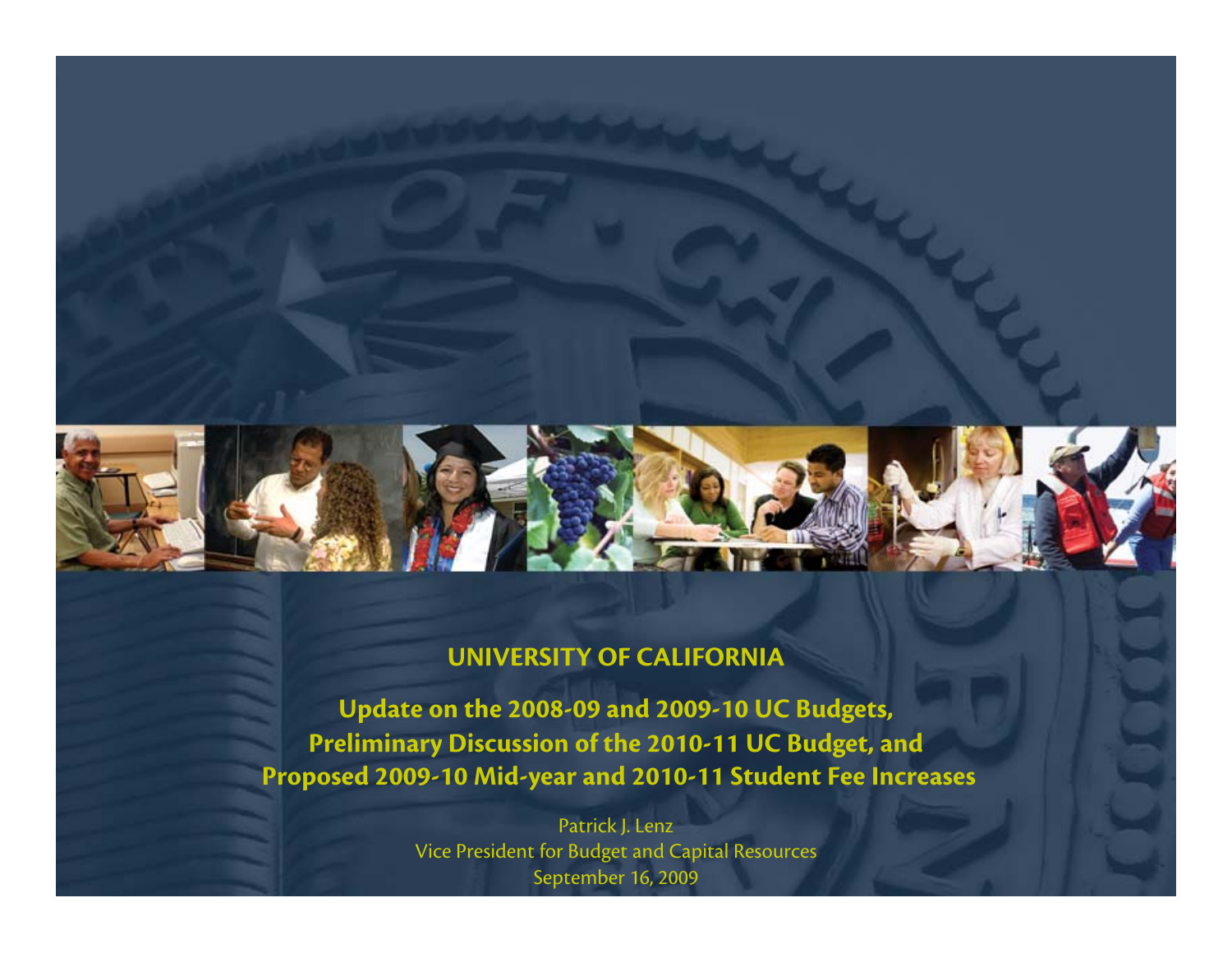#### UC Budget Issues and Recommendations

- Overview on State Fiscal Condition
- Update on the 2008-09 and 2009-10 UC Budgets
- Preliminary Discussion of the 2010-11 UC Budget
- Proposed 2009-10 Mid-year and 2010-11 Student Fee Increases and Financial Aid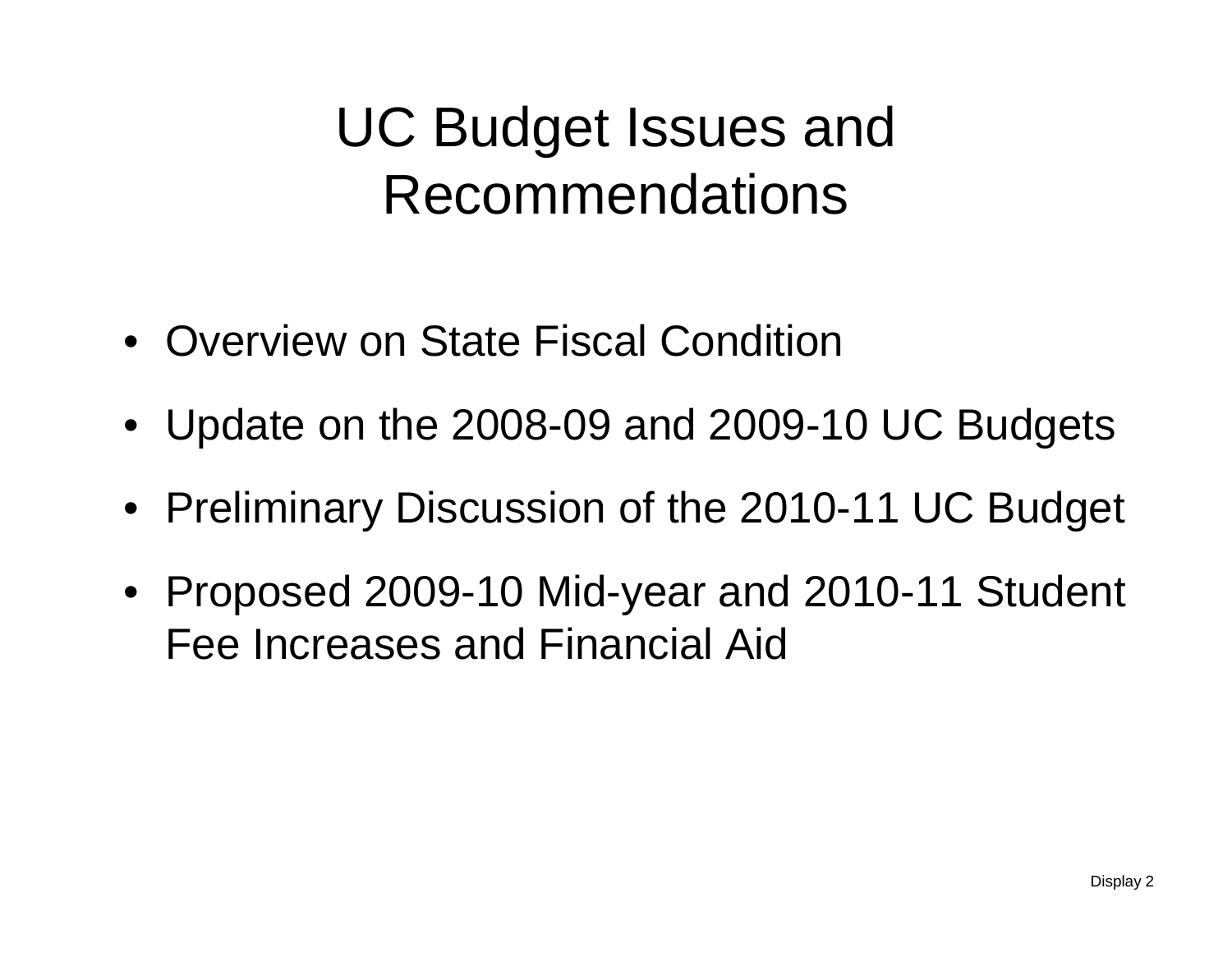#### State Budget Actions

| <b>Process</b>                             | <b>Budget Gap</b> |
|--------------------------------------------|-------------------|
| • January State Budget                     | \$42.0 B          |
| - Initial Budget Gap                       |                   |
| • February Special Session                 | \$36.0 B          |
| - \$6 B May Election failed voter approval |                   |
| • May Revise                               | \$24.0 B          |
| - State Budget Gap increases               |                   |
| • Enacted State Budget                     | \$60.0 B          |
| - Budget Solutions                         |                   |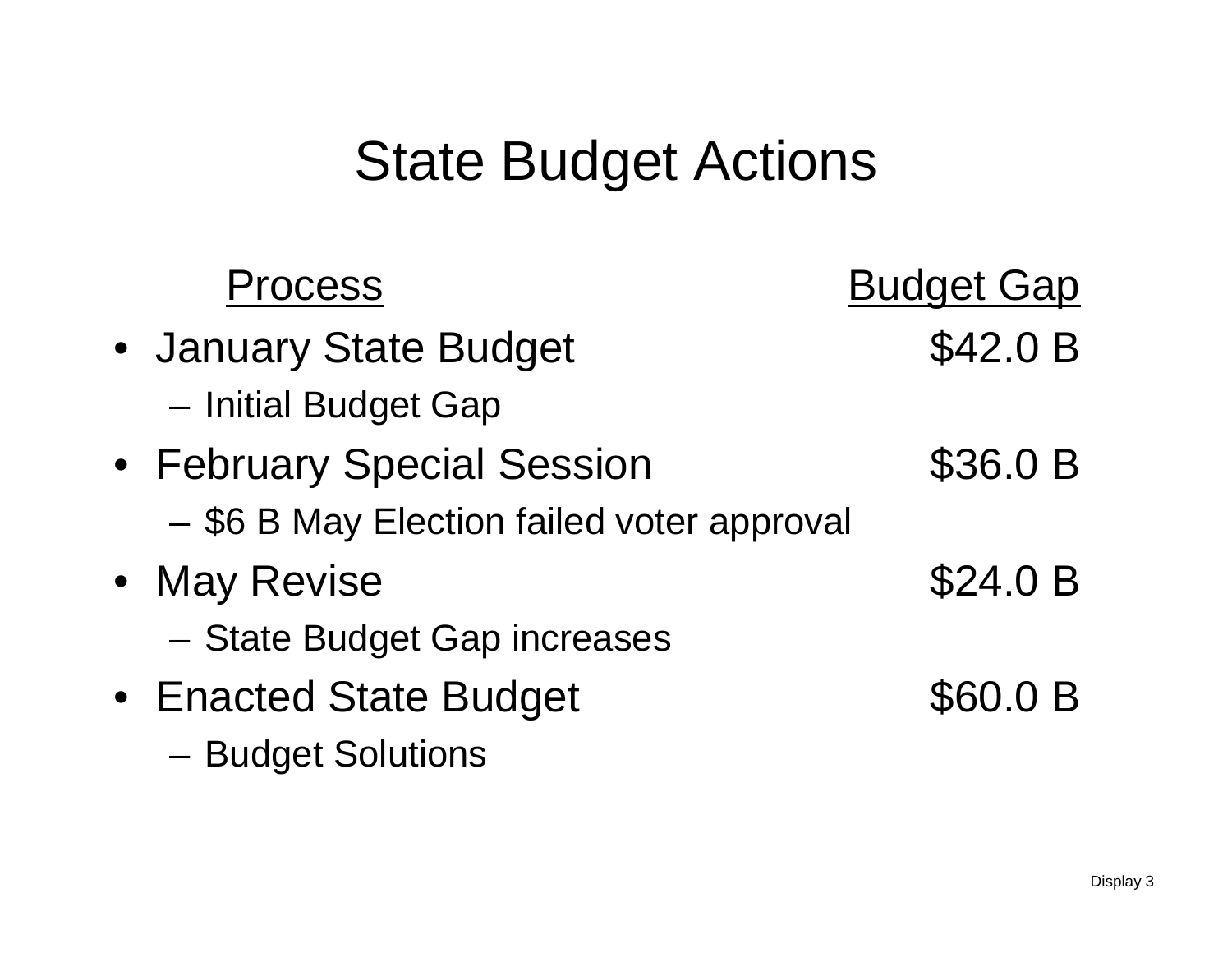## State Fiscal Condition and Future Budget Gap

| • Budget Cuts             | \$31.0 B |
|---------------------------|----------|
| • Taxes                   | \$12.6 B |
| • Federal Stimulus (ARRA) | \$8.0B   |
| • Other                   | \$8.4B   |
| $\bullet$ Total           | \$60.0 B |

• 2010-11 Budget Gap \$7 to \$8 B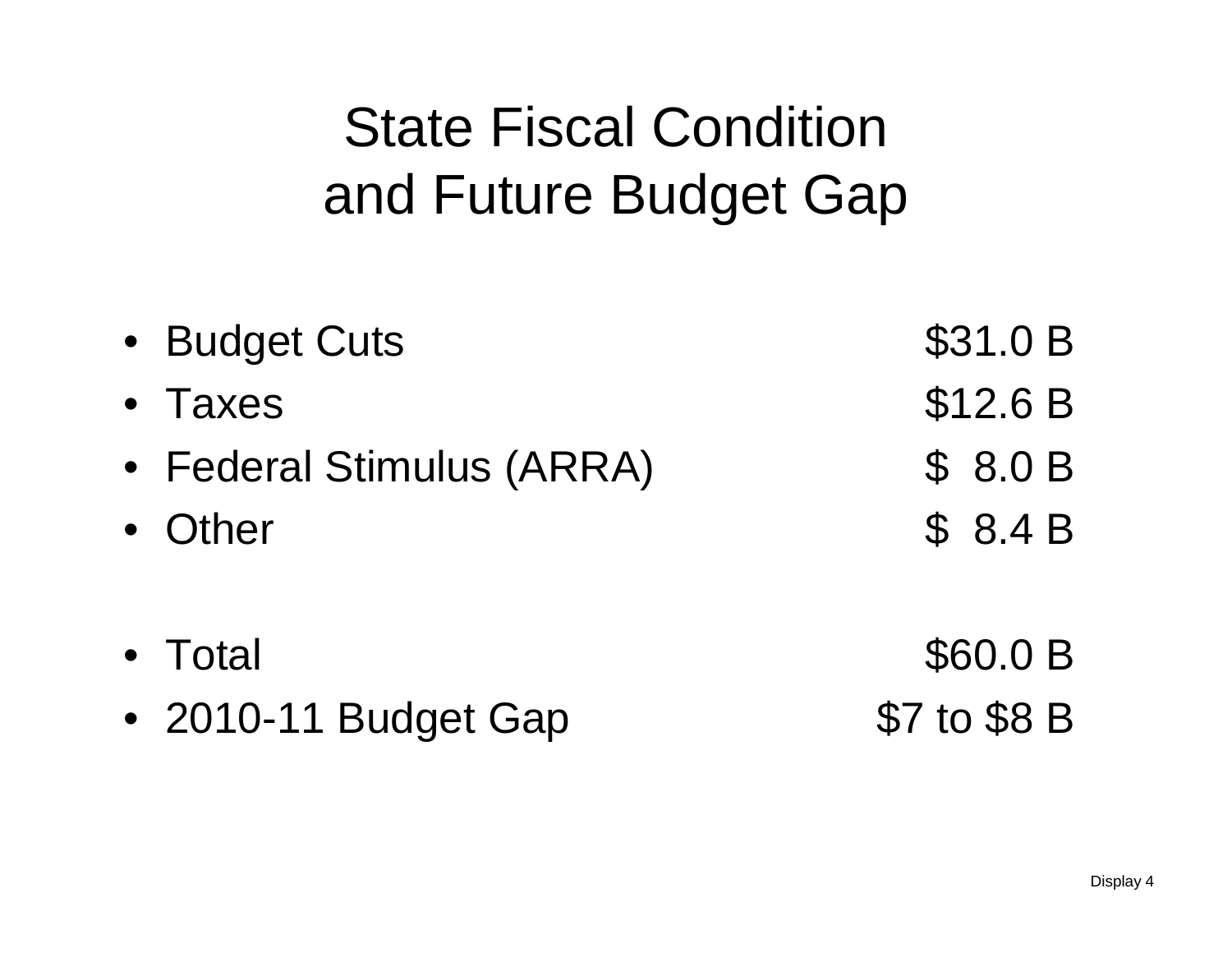#### 2008-09 UC Budget Actions

- •September 2008 Budget Act  $$3,250.3 B$  $\bullet$  2008 Budget Act (One-Time) (\$33.1 M) \$3,217.2 B •Special Session (Ongoing) (\$65.5 M) \$3,151.7 B • May 14, Revise (One-time) (\$510.0 M) \$2,641.7 B  $\bullet$  May 26, Reduction (One-time) (\$207.5 M) \$2,434.2 B •Final Budget Act Adjustment  $$2.0 M$  \$2,436.2 B (Ongoing) Total (\$814.1 M)
	- •

Display 5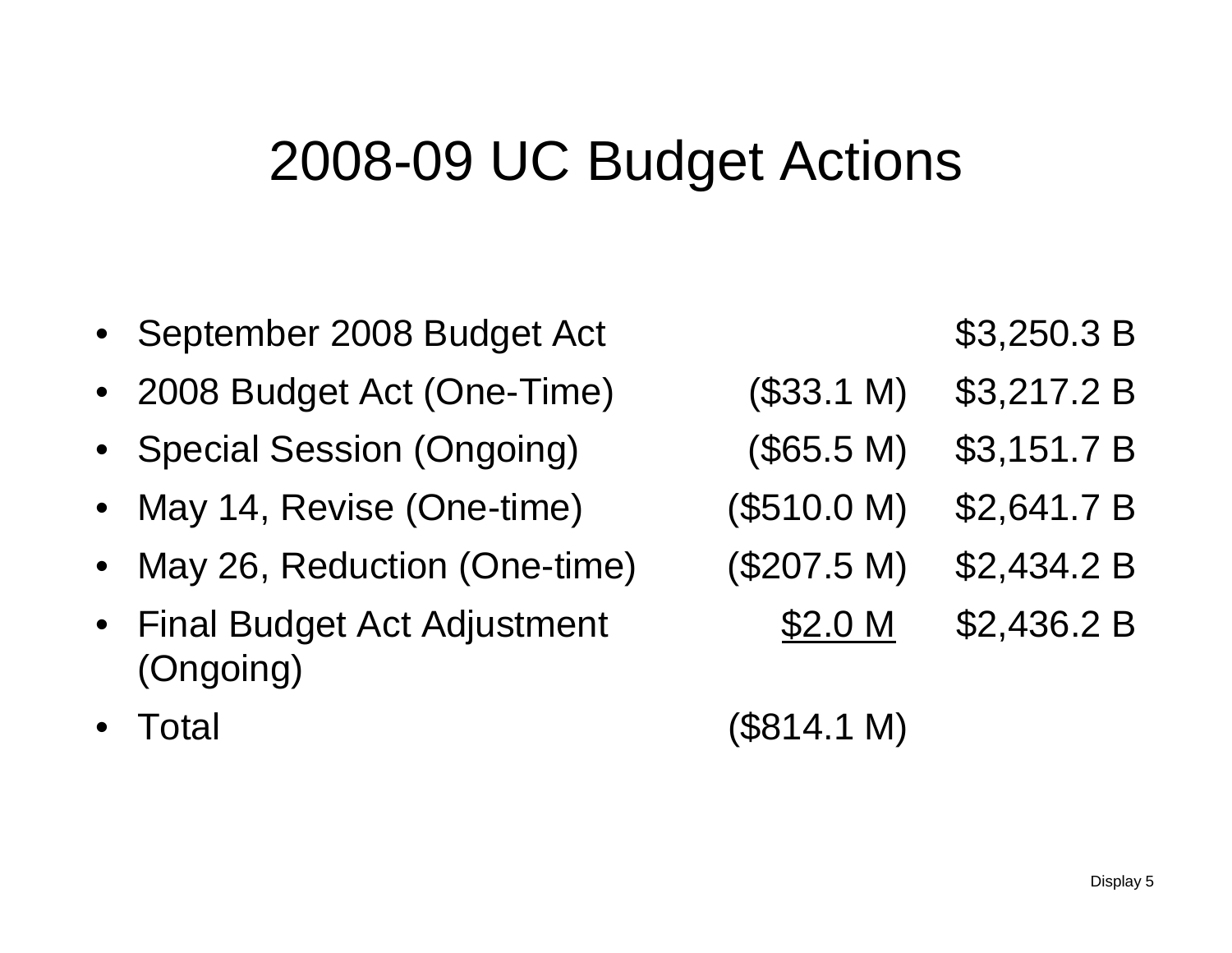#### 2008-09 UC Budget

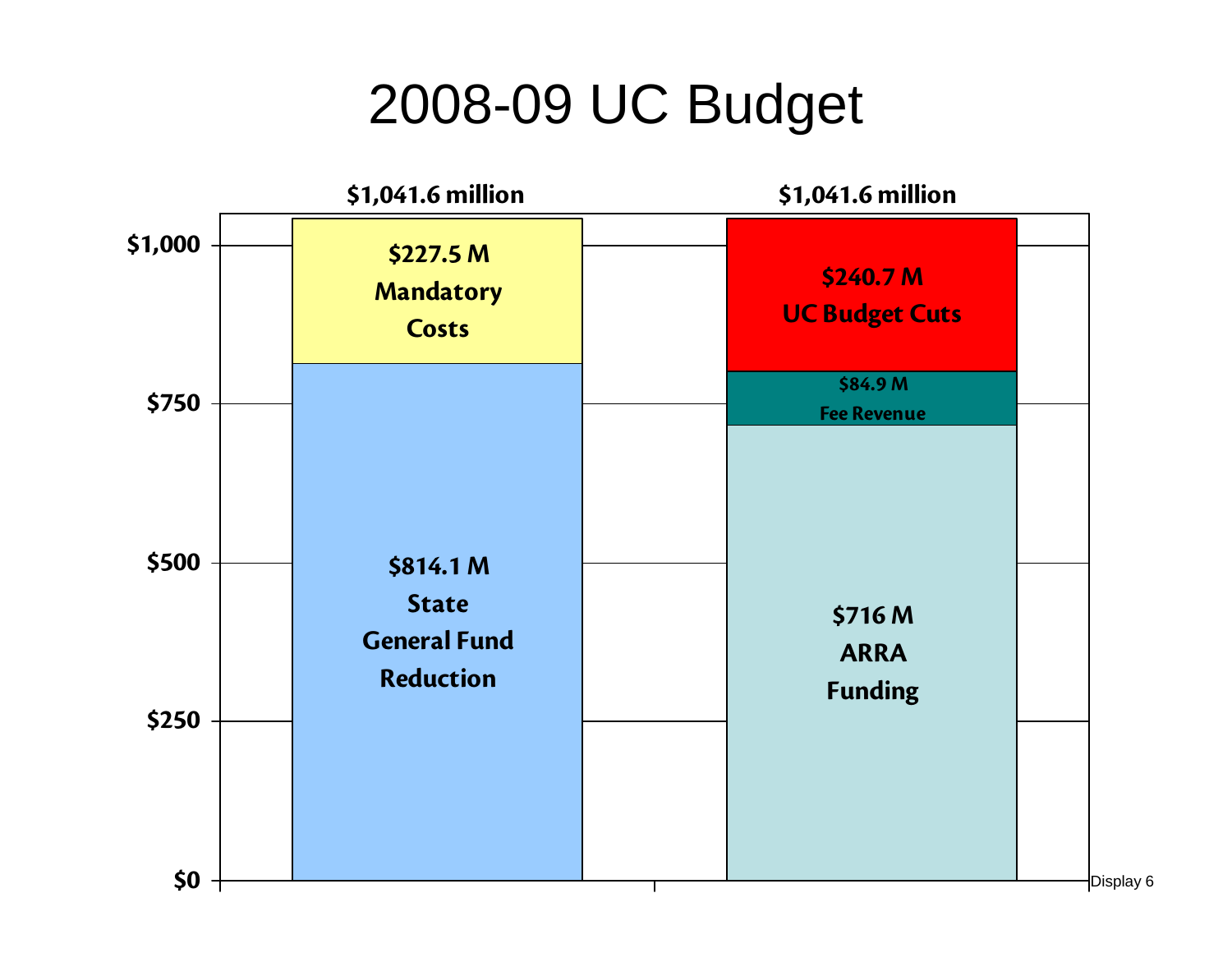#### 2009-10 UC Budget Actions

| • January 10, Governor's Budget         |             | \$3,250.3 B |
|-----------------------------------------|-------------|-------------|
| • Special Session (Ongoing Cut)         | (\$65.5 M)  | \$3,184.8 B |
| • Special Session (Trigger, One-Time)   | (\$50.0 M)  | \$3,134.8 B |
| • Special Session (Veto, One-Time)      | (\$255.0 M) | \$2,879.8 B |
| • May 14, Revise (Unallocated)          | (\$50.0 M)  | \$2,829.8 B |
| • May 14, Revise (Academic Preparation) | (\$31.3 M)  | \$2,798.5 B |
| • May 26, Budget Reduction              | (\$167.5 M) | \$2,631.0 B |
| • Conference Committee Action           | (\$17.8 M)  | \$2,613.2 B |
| Total                                   | (\$637.1 M) |             |
|                                         |             |             |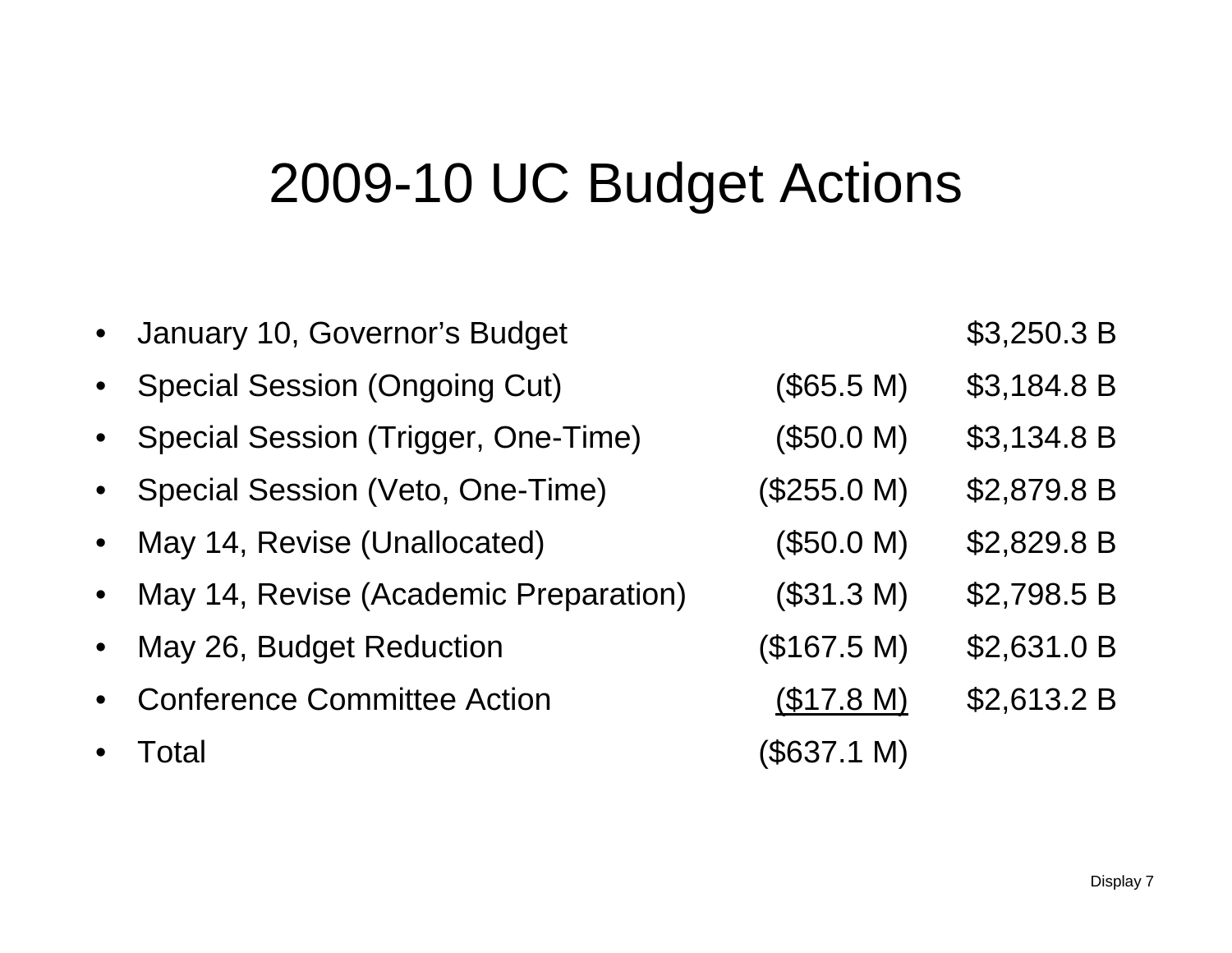#### 2009-10 UC Budget

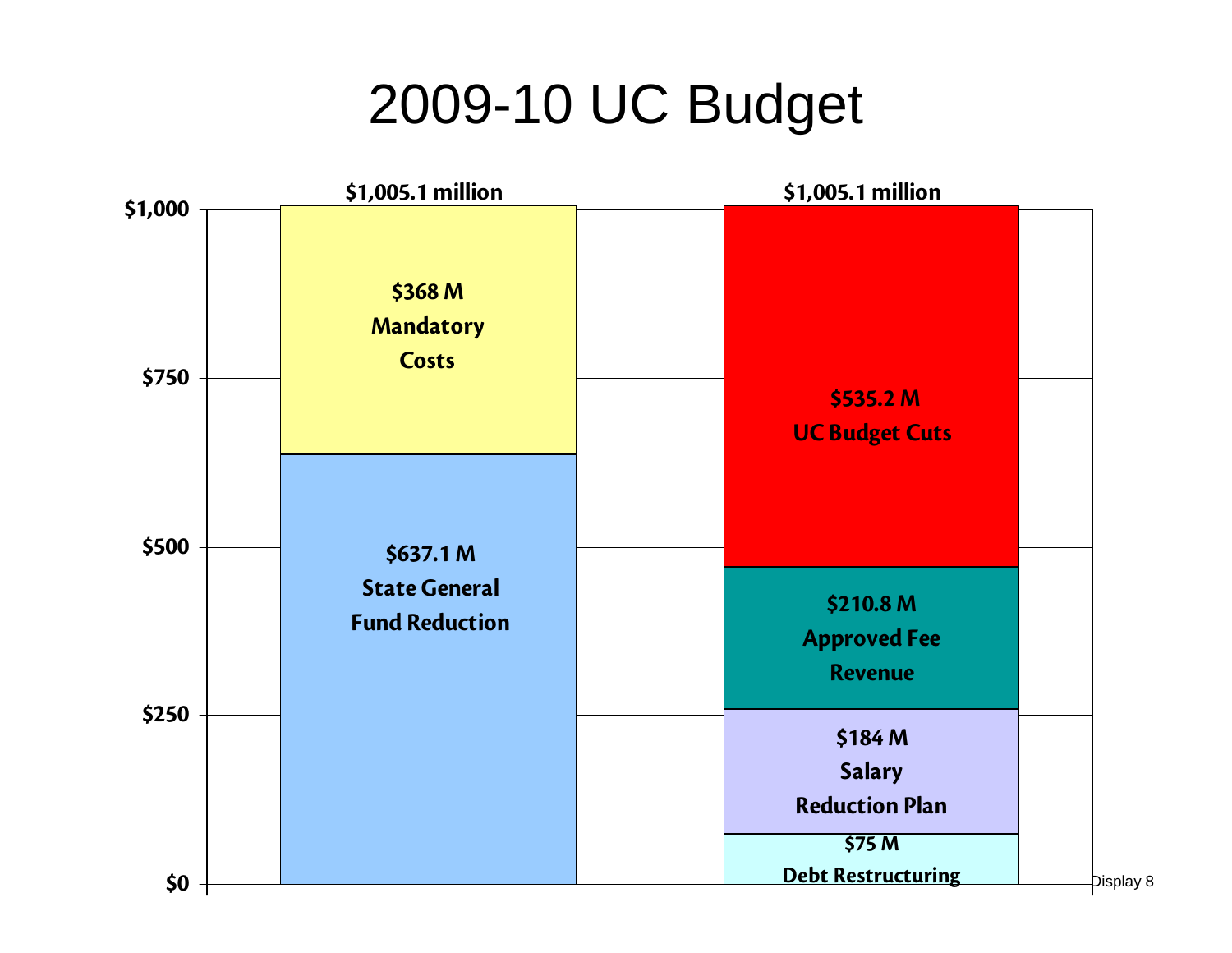## 2010-11 UC Budget and Future Funding Issues

| • Restoration of One-Time Cuts | \$305.0 M  |
|--------------------------------|------------|
| • Enrollment Reduction         | (\$22.6 M) |
| • Salary Reduction Plan        | \$184.0 M  |
| • UC Retirement Plan           | \$108.9 M  |
| • Other New Mandatory Costs    | \$129.4 M  |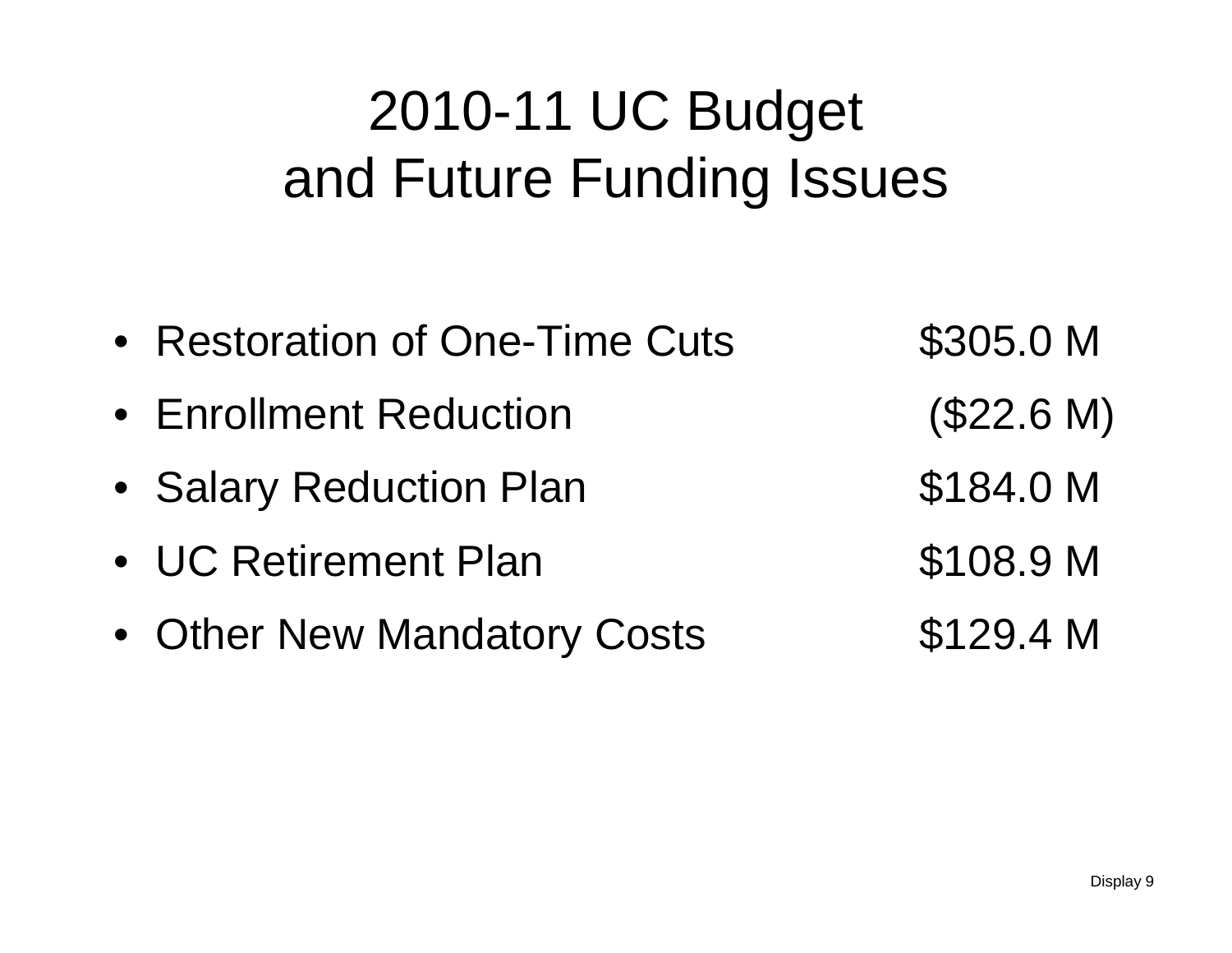#### 2009-10 UC Budget Actions

|           | • January 10, Governor's Budget         |             | \$3,250.3 B |
|-----------|-----------------------------------------|-------------|-------------|
|           | • Special Session (Ongoing Cut)         | (\$65.5 M)  | \$3,184.8 B |
|           | • Special Session (Trigger, One-Time)   | (\$50.0 M)  | \$3,134.8 B |
|           | • Special Session (Veto, One-Time)      | (\$255.0 M) | \$2,879.8 B |
|           | • May 14, Revise (Unallocated)          | (\$50.0 M)  | \$2,829.8 B |
|           | • May 14, Revise (Academic Preparation) | (\$31.3 M)  | \$2,798.5 B |
|           | • May 26, Budget Reduction              | (\$167.5 M) | \$2,631.0 B |
|           | • Conference Committee Action           | (\$17.8 M)  | \$2,613.2 B |
| $\bullet$ | Subtotal                                | (\$637.1 M) |             |
|           |                                         |             |             |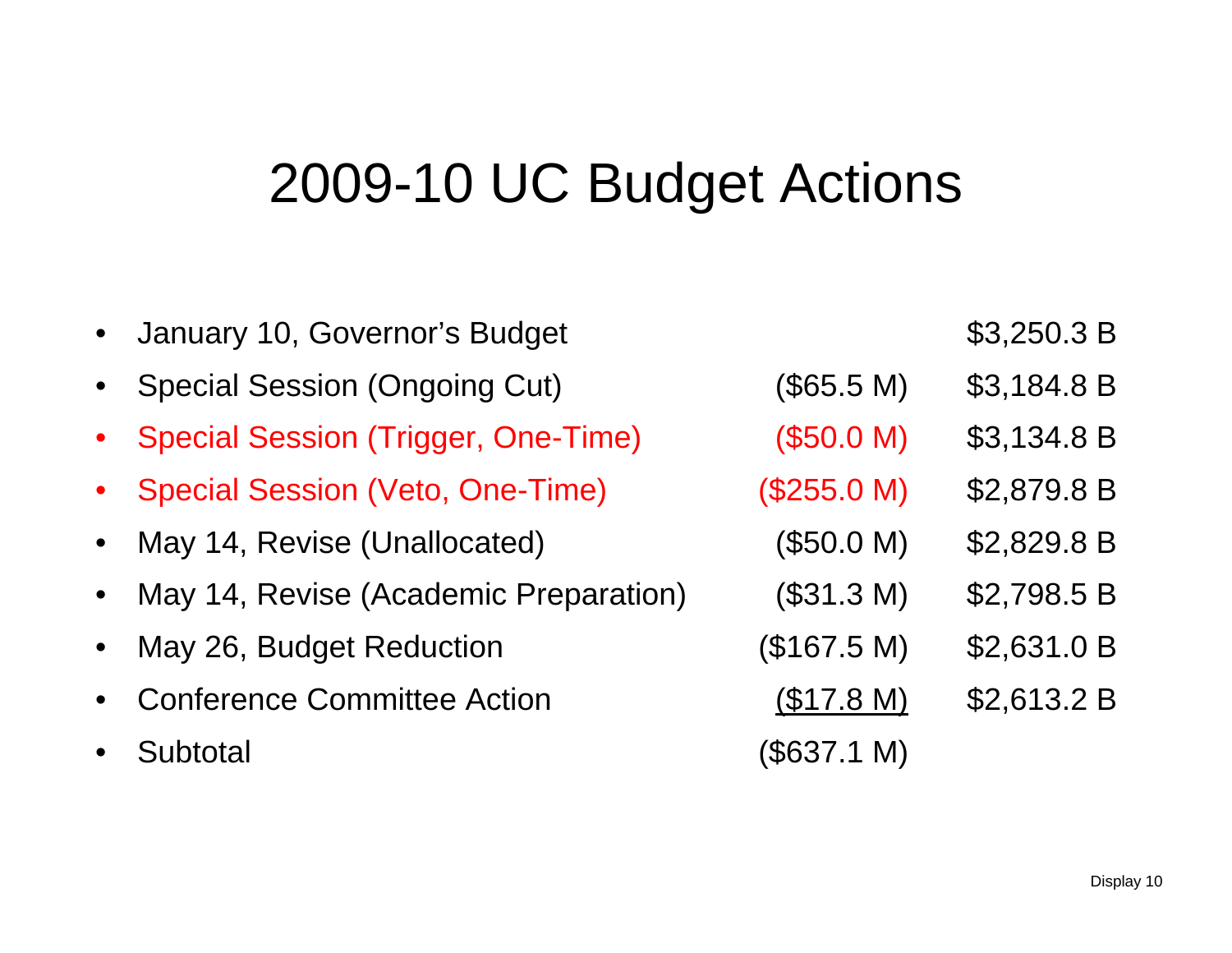#### State-Funded Enrollment

- In 2008-09, UC was over-enrolled by 11,700 students
- Four-year plan to reduce total enrollments by 8,000 10,000 students
- For 2009-10, first-time freshmen were reduced by 2,300 to slow enrollment growth and CCC transfers increased by 500
- Even so, projected over-enrollment will still grow to nearly 14,000 students in 2009-10
- 2010-11 recommendation:
	- Reduce first-time freshman by another 2,300
	- –Increase CCC transfers by another 250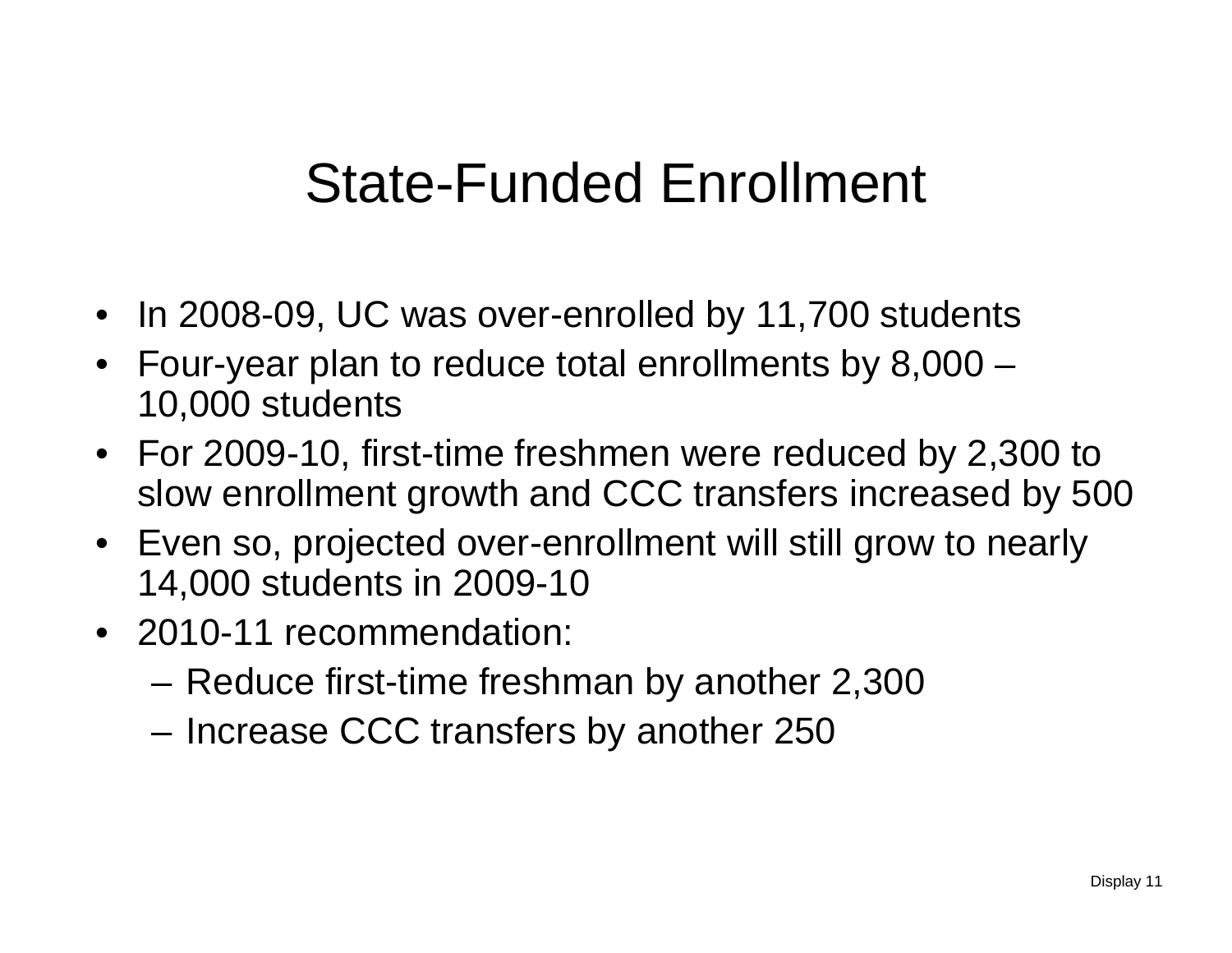#### State-Funded Enrollment

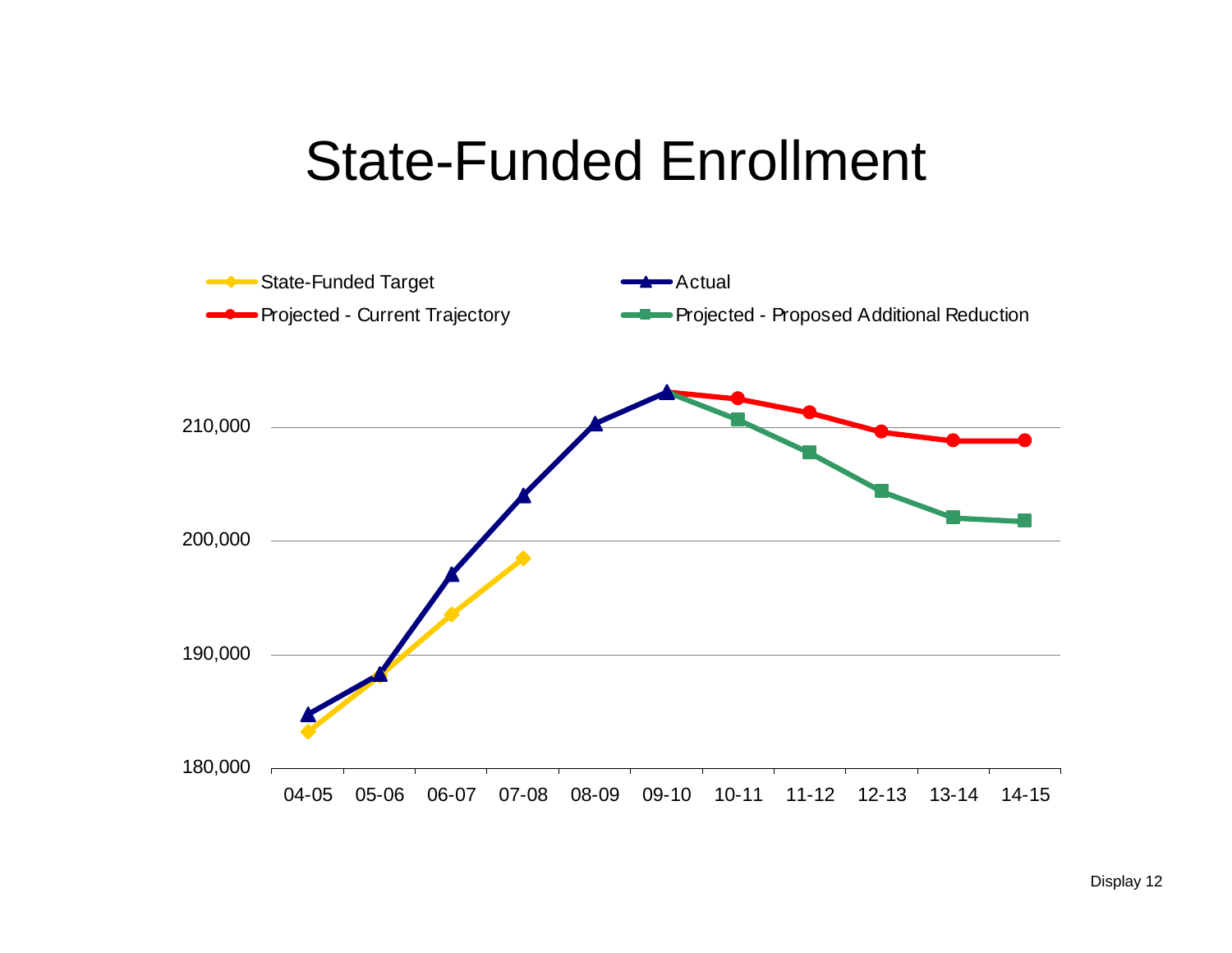#### Salary Reduction Plan

- Approved by the Regents in July
- Implemented September 1, 2009
- In effect until August 31, 2010
- Recognized statewide for thoughtful protection of lower paid employees
- Will generate savings of \$184 million in 2009-10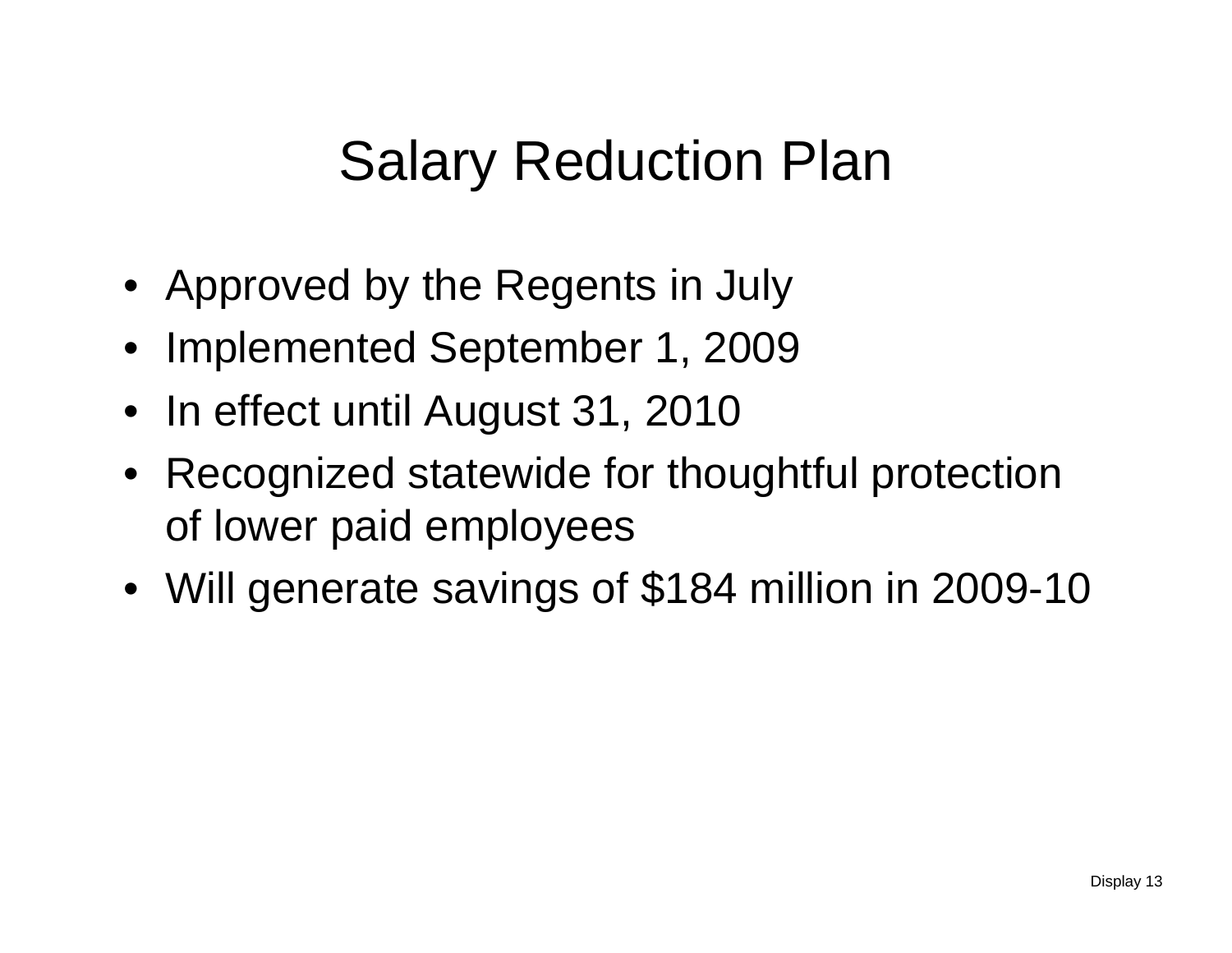#### UC Retirement Plan

- In January, Governor included \$20 million in 2009-10 state budget proposal, subsequently eliminated in the Special Session
- In February, Regents approved April 15, 2010 implementation date
- Annualized 2010-11 State share: \$96 million
- Total core funds cost to UC: \$108.9 million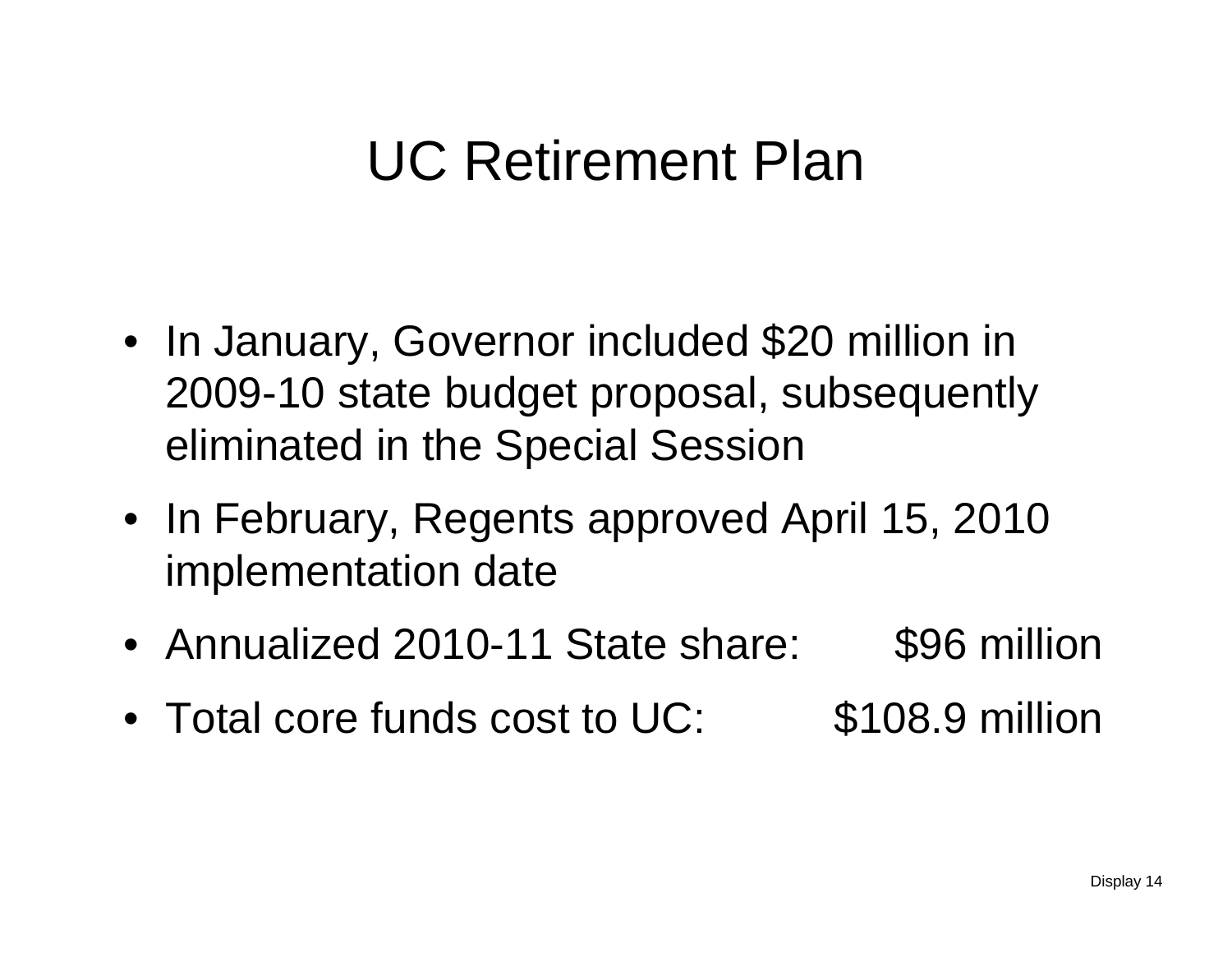#### Campus Mandatory Costs

- Academic Merit Increases \$29.5 M
- Employee Health Benefits **\$34.1 M**
- Retiree Health Benefits **\$10.0 M**
- Purchased Utilities **\$13.0 M**
- Non-salary Price Increases \$24.6 M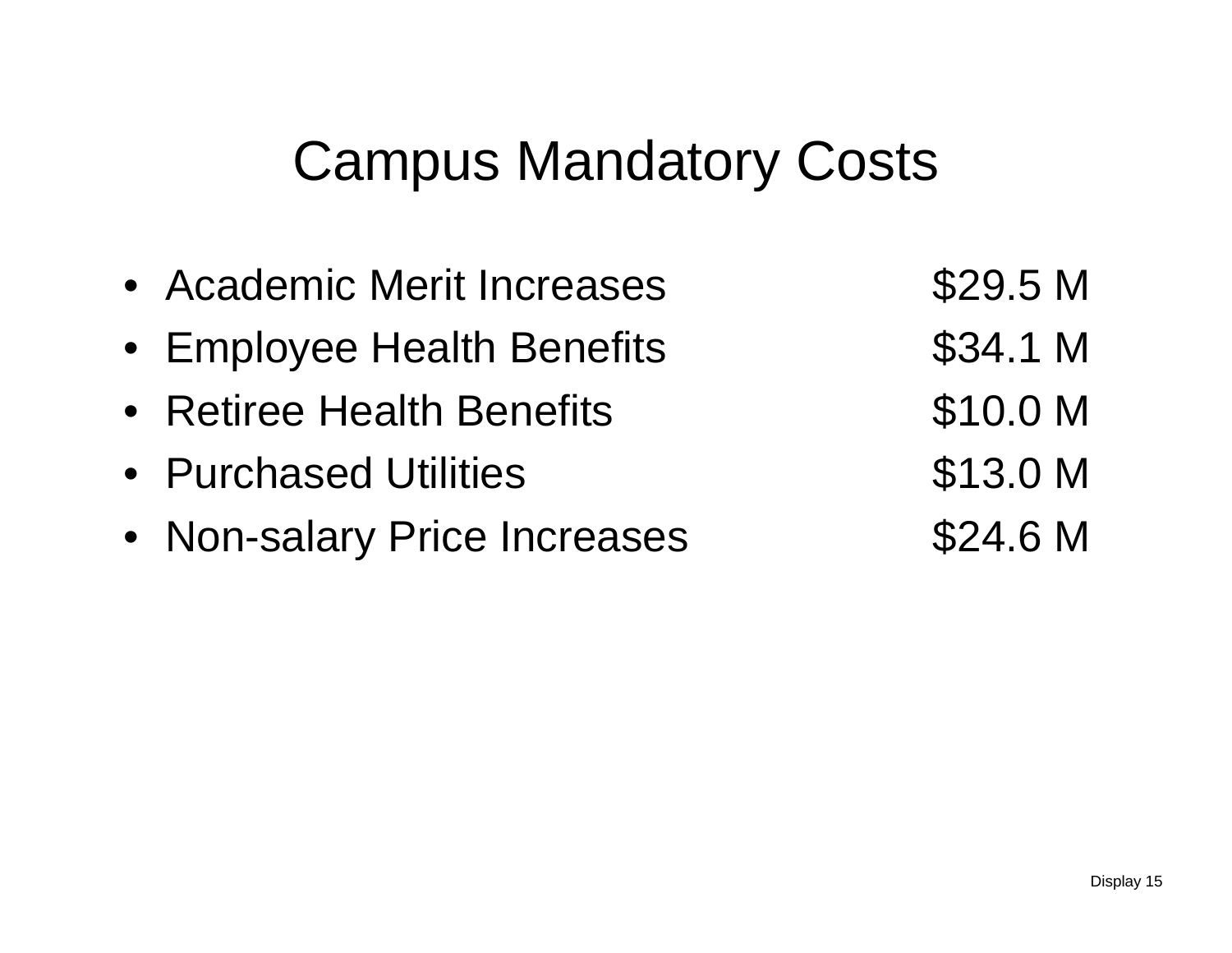## 2010-11 UC Potential Budget Reductions and Funding Issues

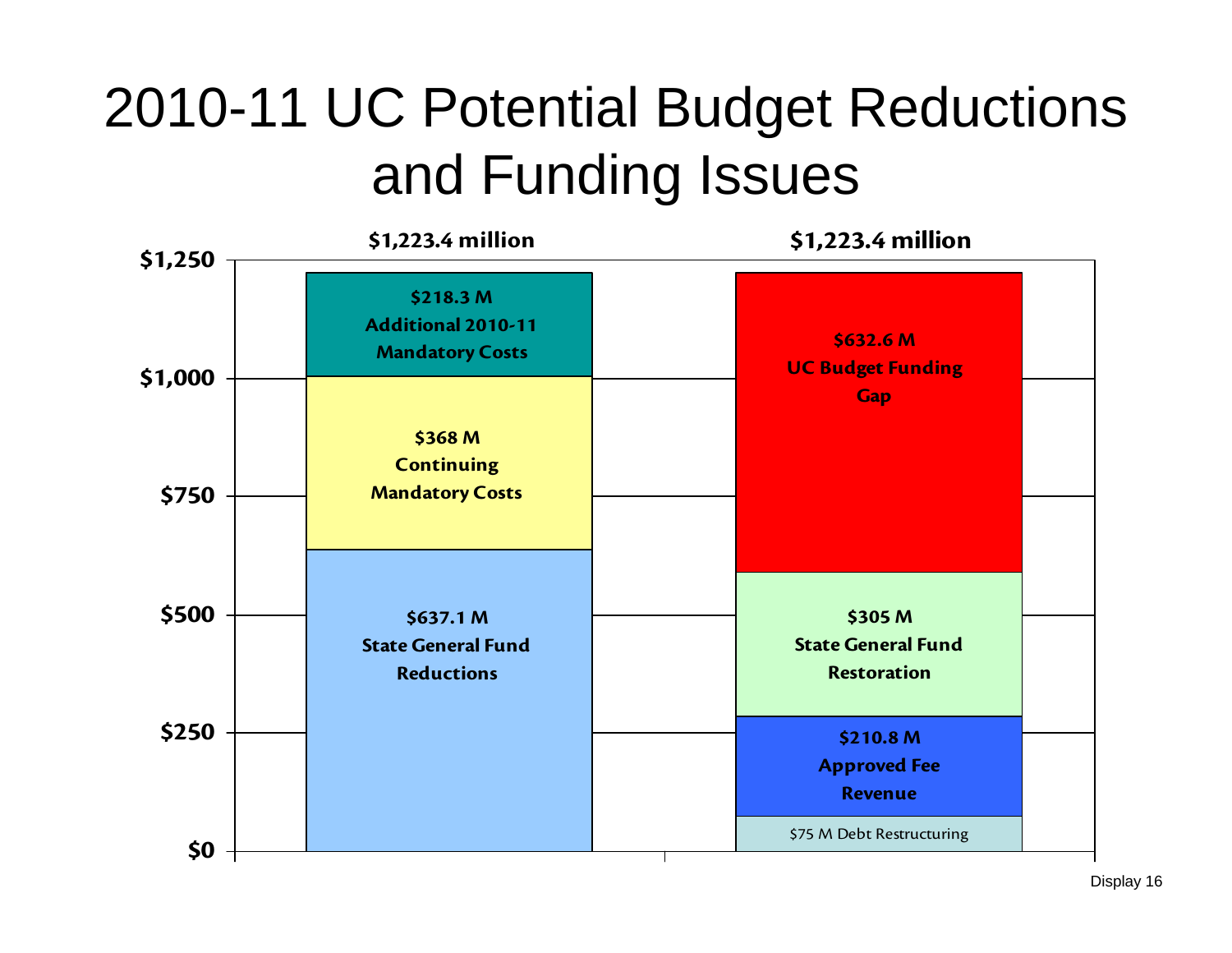Addressing the Budget Gap

 $\bullet$ 2010-11 UC Budget Gap \$632.6 M

- Equivalent to:
	- – Eliminating State support for 2 medium-sized campuses
	- Reducing enrollment by 57,500 students
	- – Closing UC libraries and public service programs
	- Terminating 8,300 employees
	- –Eliminating all core-funded student financial aid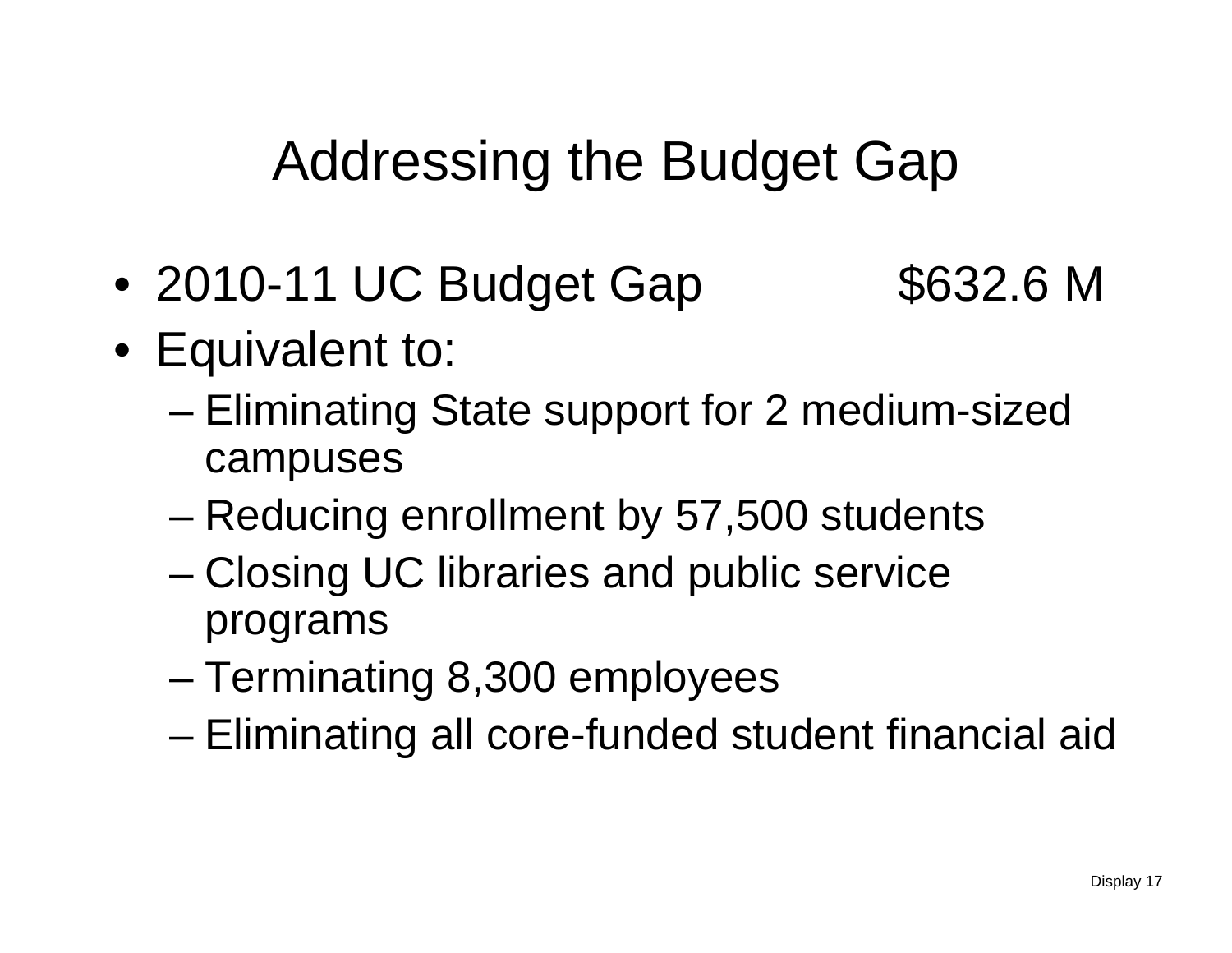# UC Administrative Efficiencies and Other Actions

- Strategic Sourcing **\$154.0 M**
- UCOP Restructuring \*62.2 M
- Energy Savings Program **\$18.0 M**
- Other Actions:
	- Senior management salary freeze
	- 5% senior administrator pay reductions on July 1, 2009
	- Cancellation or deferral of bonus and many incentive programs
	- Suspension of staff merit awards
	- Restrictions on hiring, travel, and purchasing

Display 18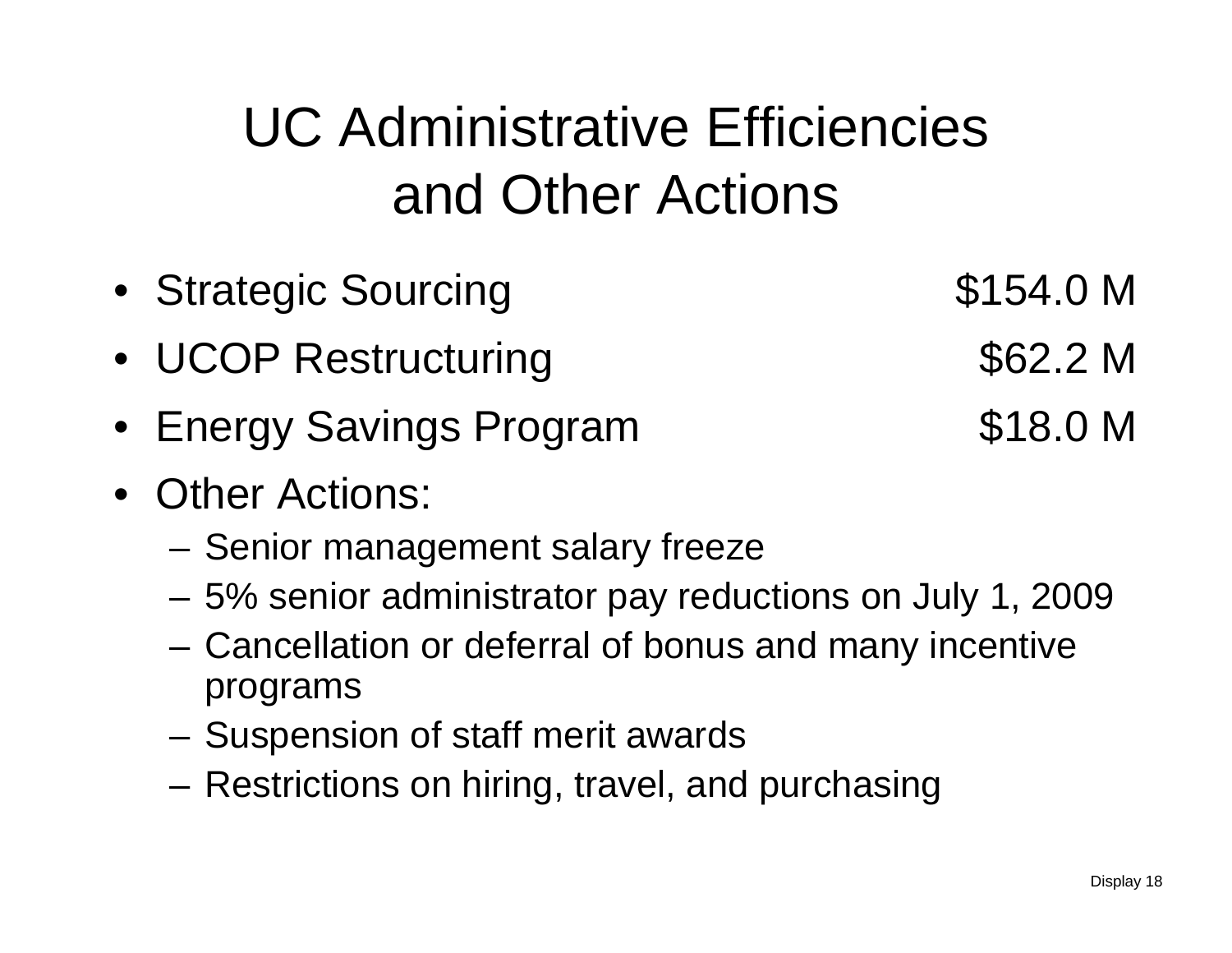#### Campus Budget Actions

- Greater impact on administrative versus academic programs
- Administrative restructuring and consolidations
- Positions eliminated, hiring deferred, and layoffs
- Service reductions
- Increasingly using "one-time" campus reserves
- Class sections reduced or eliminated, class sizes increased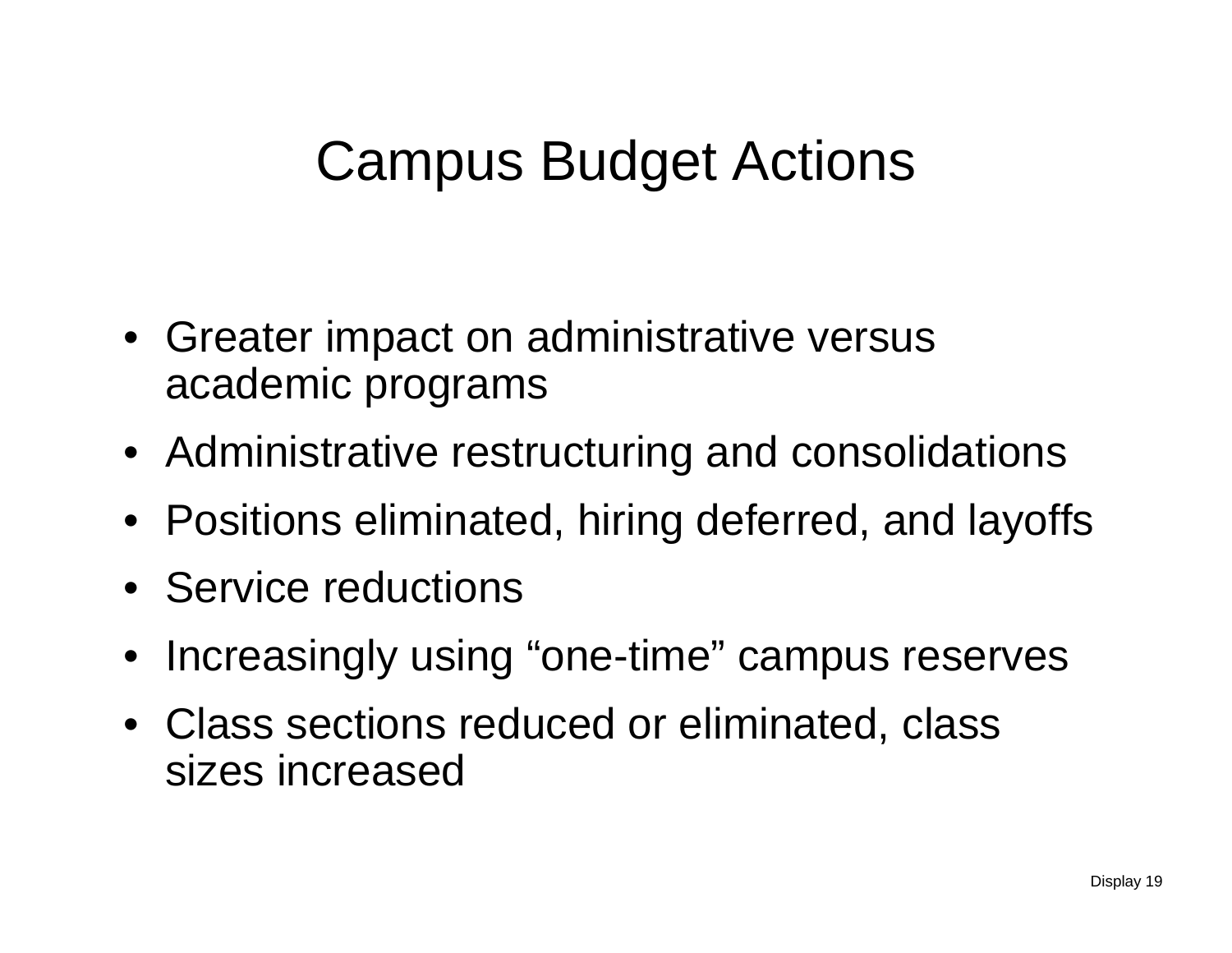#### Campus Budget Actions

|                                        | 2008-09<br>(Actual) | 2009-10<br>(Projected) |
|----------------------------------------|---------------------|------------------------|
| <b>Instructional Budget Reductions</b> | \$56.4 M            | \$139.2 M              |
| <b>Employee Layoffs</b>                | 884                 | 1,006<br>additional    |
| <b>Positions Eliminated</b>            | 1,951               | 1,919<br>additional    |
| Deferred Hiring                        | 633                 | 951<br>additional      |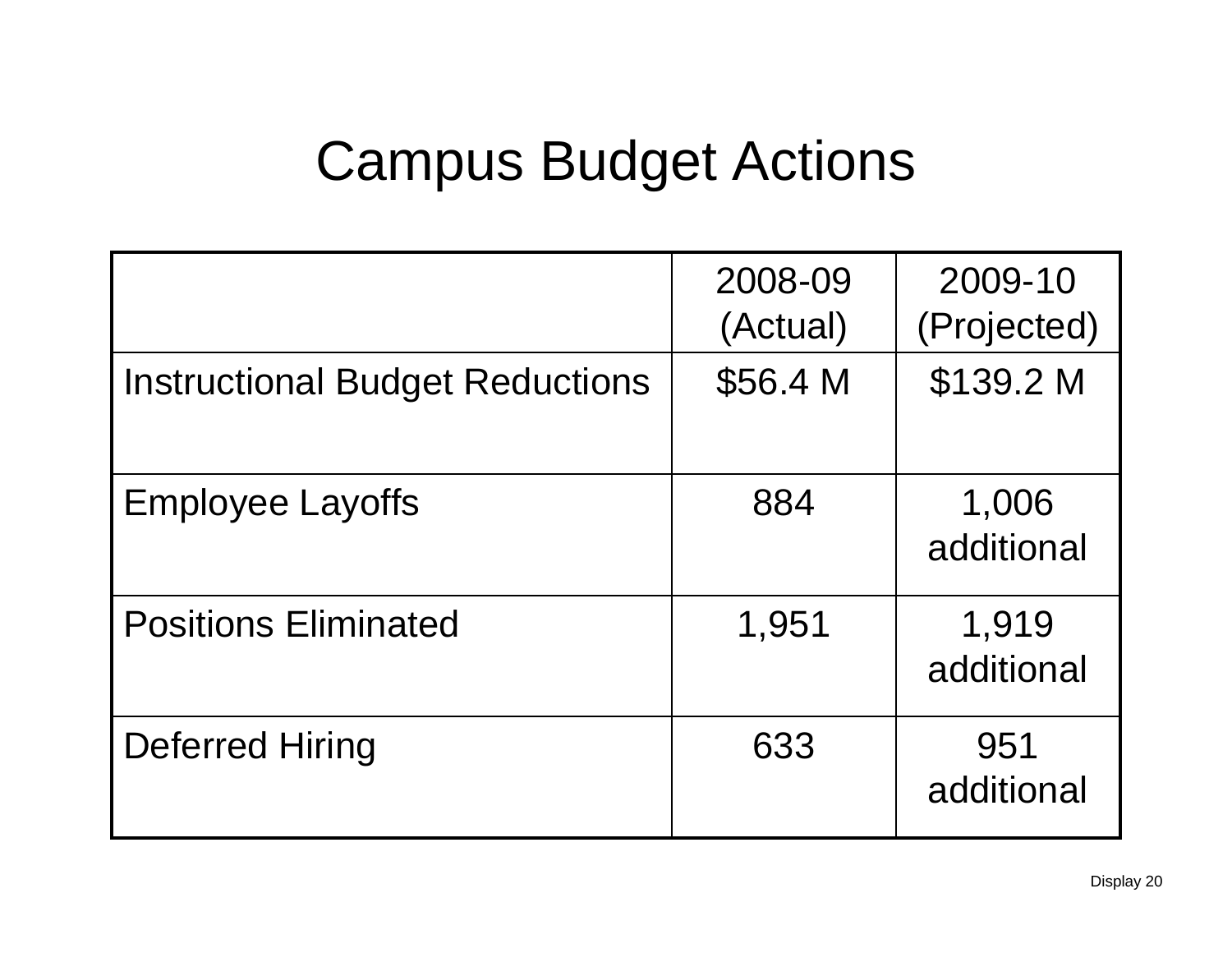#### "Unrestricted" Net Assets

- $\bullet$  UC does not have billions of dollars in uncommitted funds that it can use to make up for massive reductions in state support.
- $\bullet$  UC's June 2008 financial statements reference \$5.3 billion in "unrestricted net assets" — terminology required to be used under GASB requirements.
- $\bullet$  The definition of "unrestricted" must be used for any funds that are not subject to *externally* imposed restrictions. "Unrestricted assets" does not mean uncommitted assets.
- $\bullet$  Funds are kept in over 76,000 funds and accounts that each individual campus controls for very specific uses including:
	- endowments
	- capital project funding
	- medical centers
	- operating funds to support academic programs and research initiatives on a multipleyear basis
	- liening funds for authorized equipment purchases and services that have not been expended by the end of the fiscal year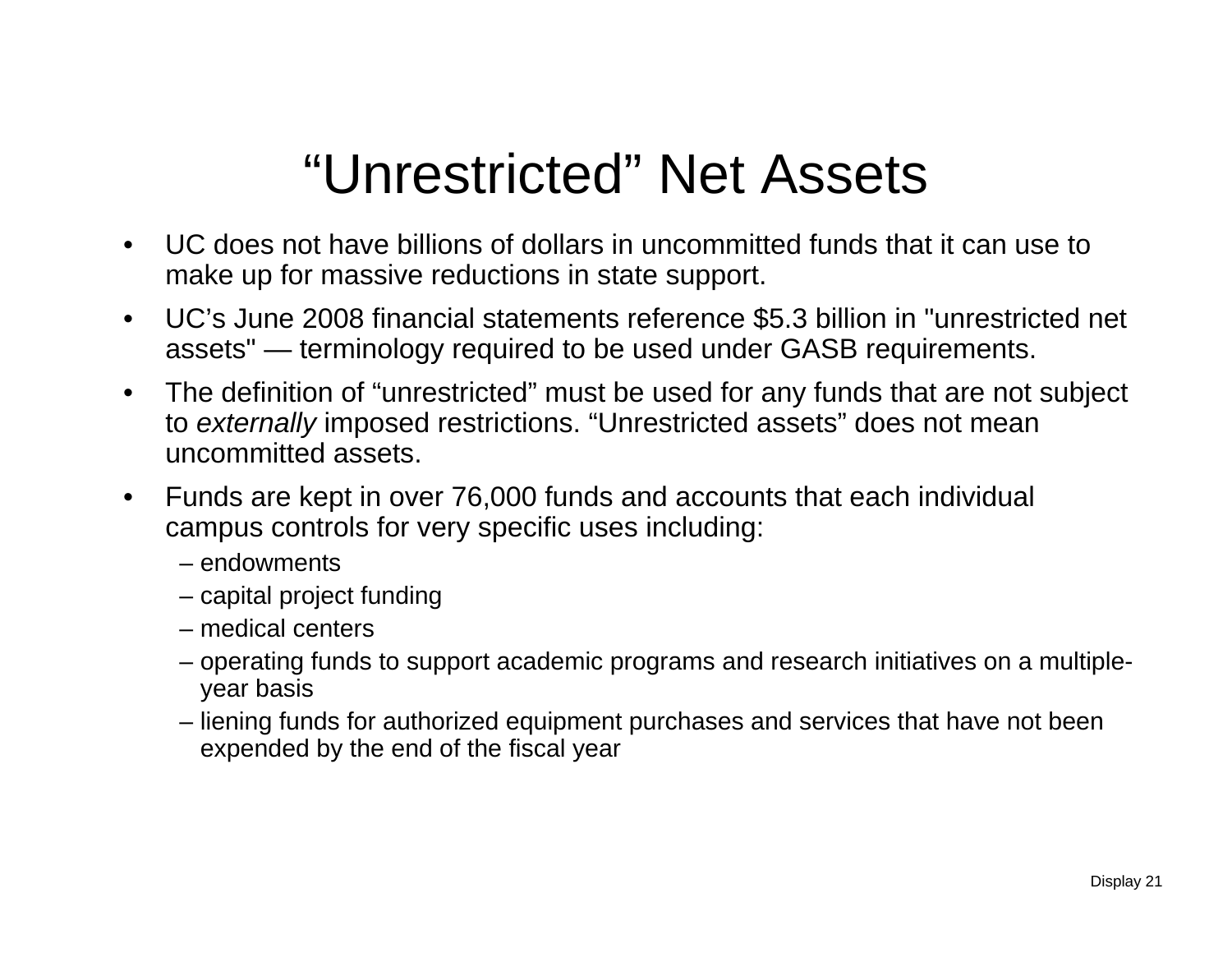#### "Unrestricted" Net Assets

- The next issuance of our audited financial statements summarizing our financial condition as of June 30, 2009 will show a substantial drop in our unrestricted net assets to an amount *below* \$4 billion.
- Some of this drop is attributable to the growth in our unfunded retiree health care obligations and investment losses.
- The financial statements will show a decrease in operating cash balances at our campuses. These accounts are used by campuses to meet a variety of expenses throughout the year for core instructional needs.
- The substantial budget cuts from the State including those in the middle-and-end of the 2008-09 fiscal year – hit our campus programs so late that all available funds had to be tapped to help bridge over to the current fiscal year.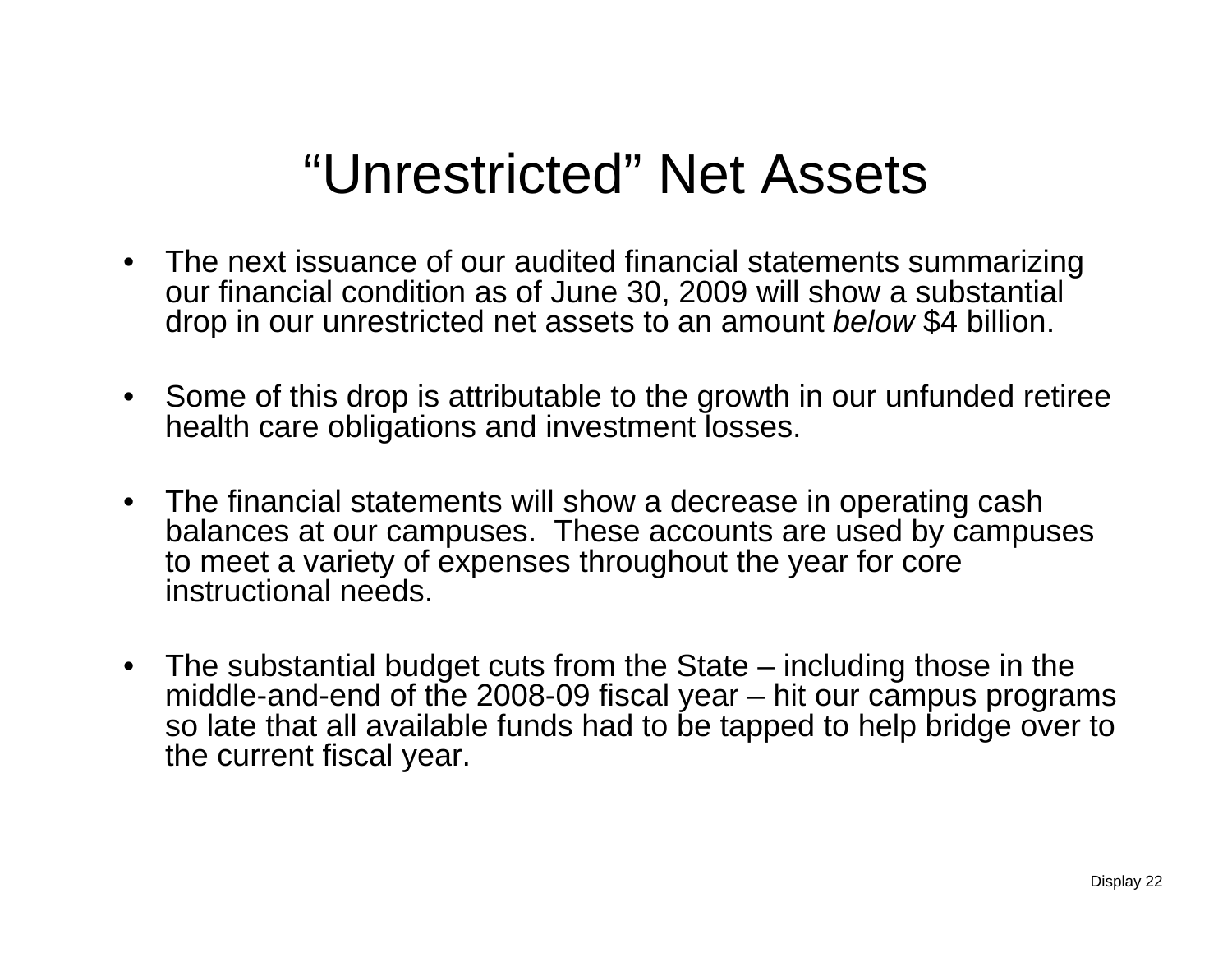#### Preview of Unrestricted Net Assets for FY 2008-09

Total to be reported: Below \$4 billion, down from \$5.3 billion

#### Highlights:\*

| • Capital Projects                       | \$946 M   |  |
|------------------------------------------|-----------|--|
| • Medical Centers                        | \$512M    |  |
| • Endowment Income/FFEs                  | \$1,199 M |  |
| • Debt Service Funds                     | \$35 M    |  |
| • Misc. Student Fee & Auxiliary Payments | \$ 699 M  |  |
| * amounts are approximates               |           |  |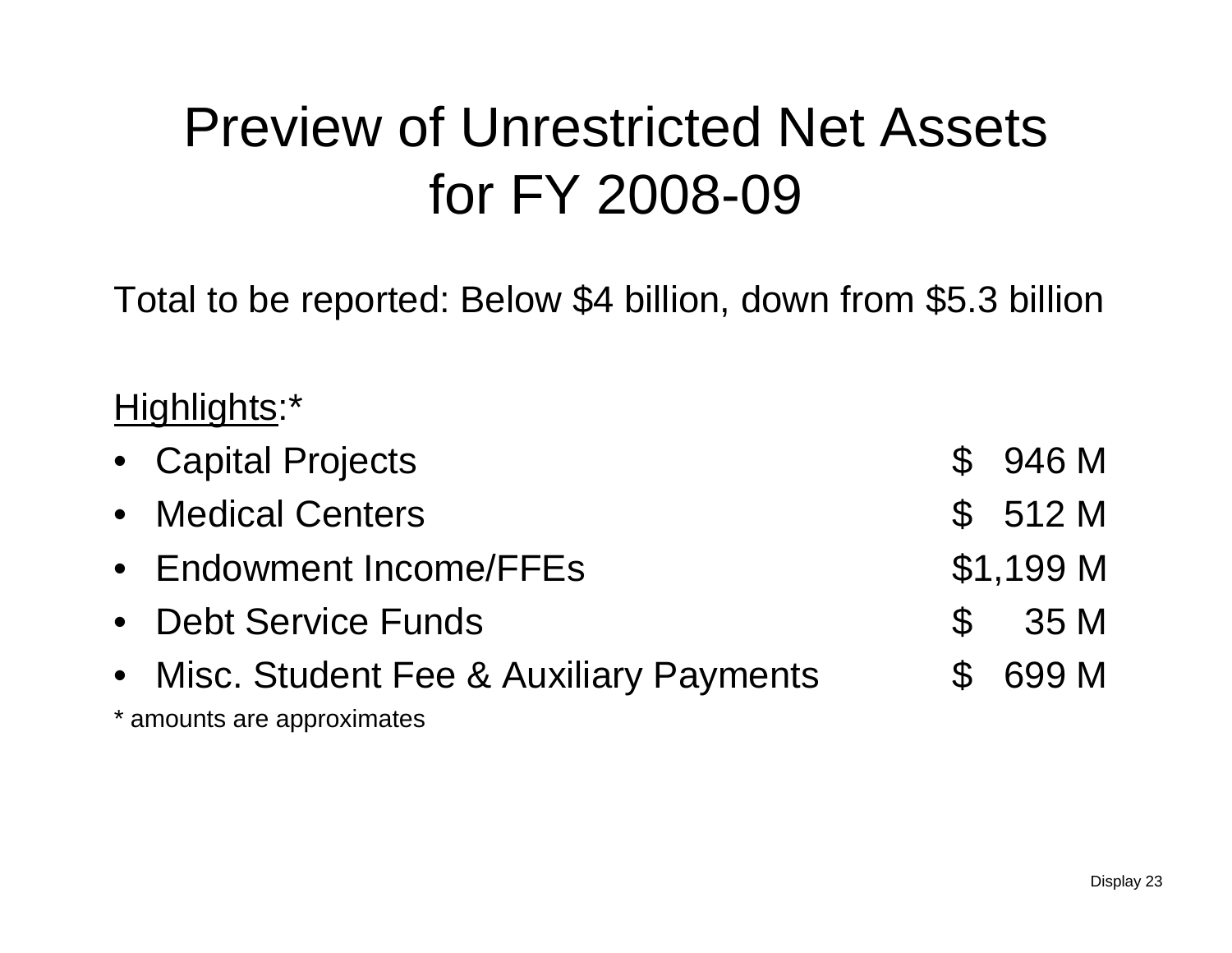#### 2009-10 Mid-Year and 2010-11 Student Fee Recommendations

- Mid-Year Student Fees
- 2010-11 Student Fees
- Financial Aid Opportunities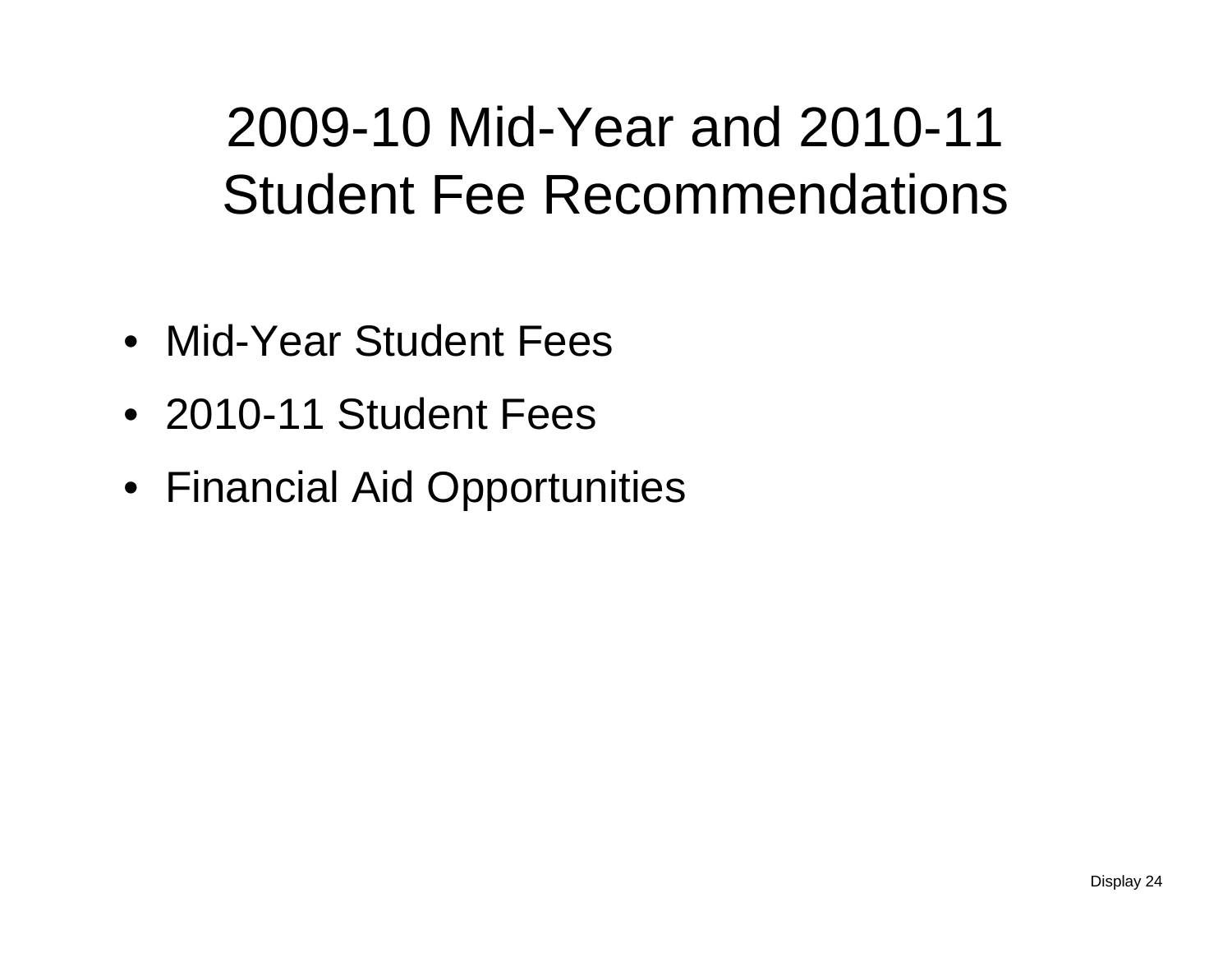#### Mid-Year Student Fee Increases

|                       | <b>Current Fee</b> | Proposed<br>Increase* | <b>Proposed Fee</b> |
|-----------------------|--------------------|-----------------------|---------------------|
| Undergraduate         | \$7,778            | \$585                 | \$8,373             |
| Graduate Academic     | \$8,736            | \$654                 | \$9,390             |
| Graduate Professional | \$7,722            | \$579                 | \$8,301             |

\*Annualized fee increases would be \$1,170, \$1,308, and \$1,158 for resident undergraduates, graduate academics and graduate professional students, respectively.

|           | <b>Total Revenue</b> | <b>Student</b><br><b>Financial Aid</b> | <b>Net Revenue</b> |
|-----------|----------------------|----------------------------------------|--------------------|
| l 2009-10 | \$117.3 M            | \$42.2 M                               | \$75.1 M           |

\*During 2010-11, annualized fee increases would generate \$253.8 million in total revenue, of which \$91.0 million would be set aside for financial aid, providing \$162.8 million in net revenue to help address budget issues.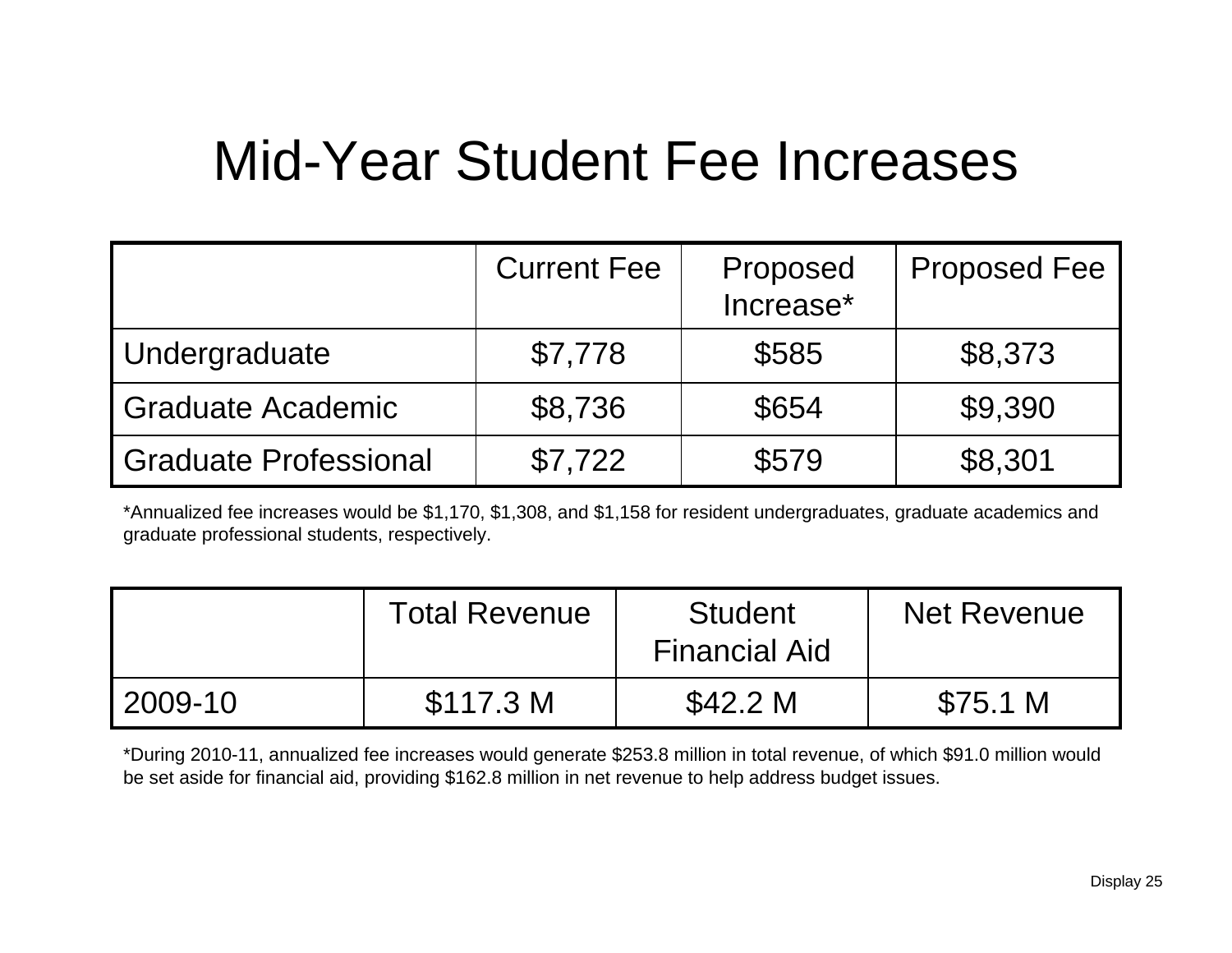#### 2010-11 Proposed Fee Increases

|                                                    | 2009-10<br>Fees        | Proposed<br>Increase | Proposed<br>2010-11 Fee |
|----------------------------------------------------|------------------------|----------------------|-------------------------|
| <b>Mandatory Fees:</b>                             |                        |                      |                         |
| Undergraduate                                      | \$8,948                | \$1,344              | \$10,302                |
| <b>Graduate Academic</b>                           | \$10,044               | \$1,506              | \$11,550                |
| <b>Graduate Professional</b>                       | \$8,880                | \$1,332              | \$10,212                |
| Undergraduate Business /<br><b>Engineering Fee</b> | \$0                    | \$900                | \$900                   |
| <b>Professional Degree Fees</b>                    | $$4,000 -$<br>\$26,283 | $$200 -$<br>\$5,174  | $$4,200 -$<br>\$30,979  |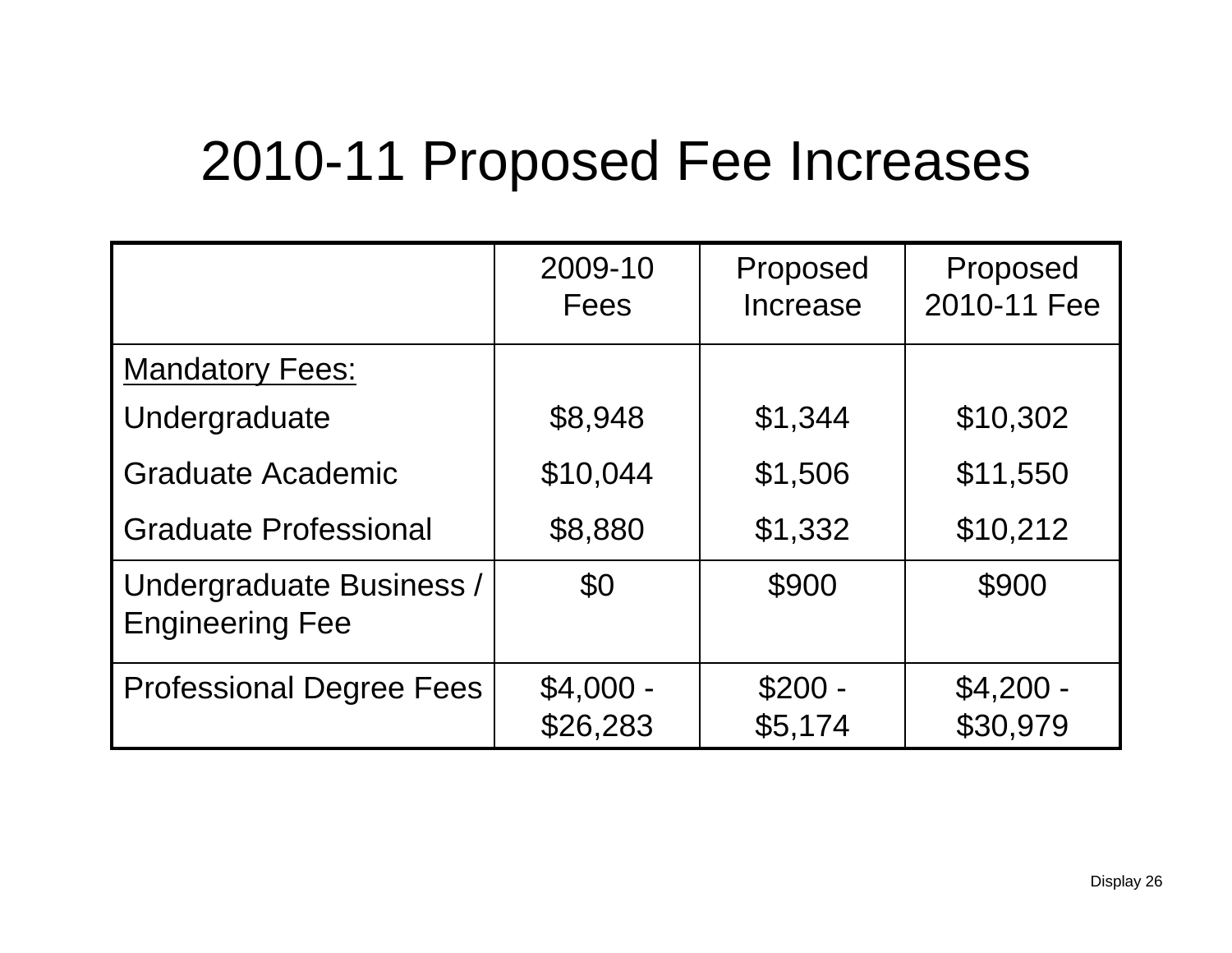#### 2010-11 New Fee Revenue

|                                             | Total<br>Revenue | <b>Student</b><br><b>Financial Aid</b> | <b>Net Revenue</b> |
|---------------------------------------------|------------------|----------------------------------------|--------------------|
| <b>Mandatory Fees</b>                       | \$291.7 M        | \$104.6 M                              | \$187.1 M          |
| Undergraduate Business /<br>Engineering Fee | \$14.9 M         | \$4.9 M                                | \$10.0 M           |
| Professional Degree Fees                    | \$27.2 M         | \$9.0 M                                | \$18.2 M           |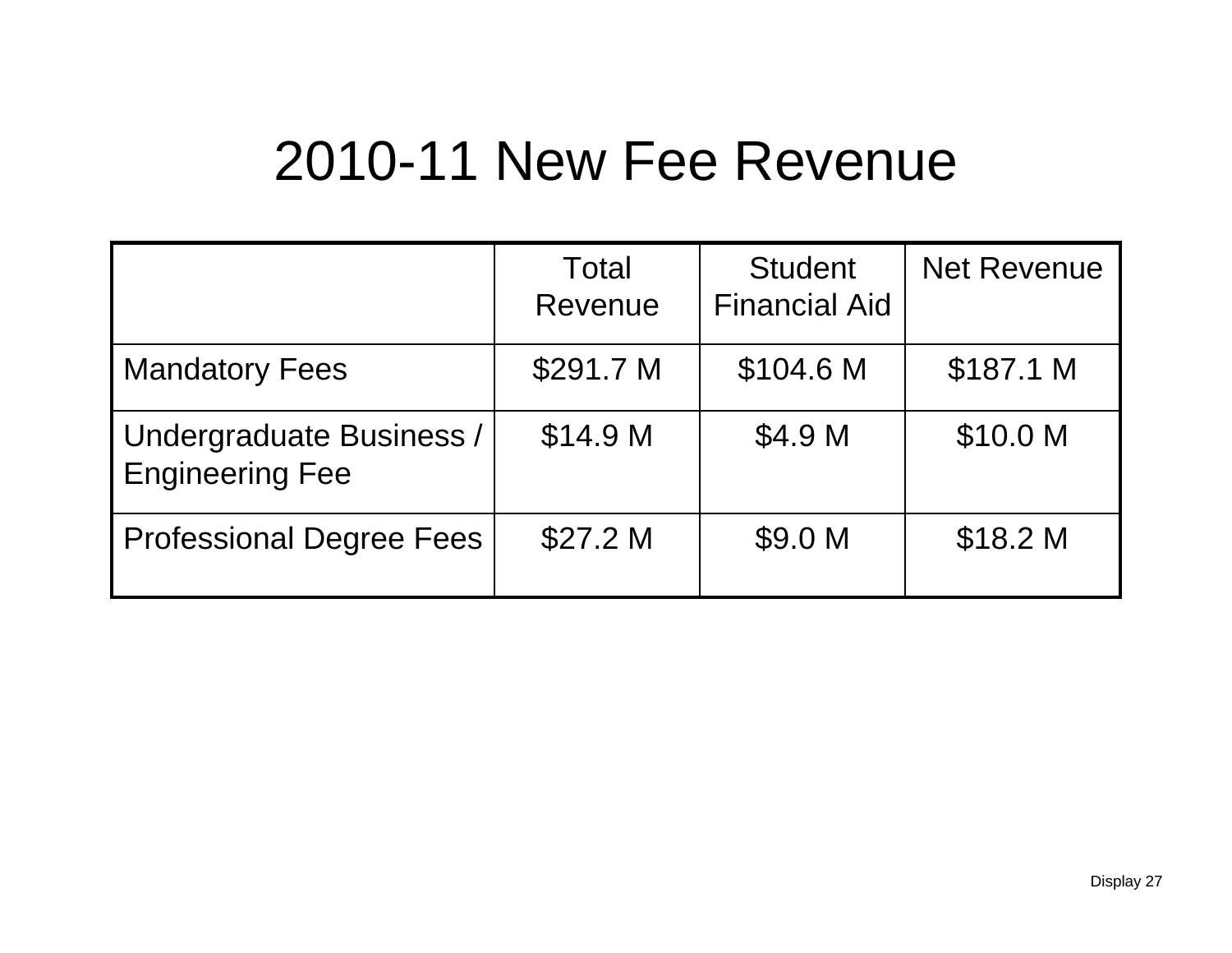#### Financial Aid for UC Undergraduates

- Financial aid and tax credits provided more than \$1.7 billion to UC undergraduates in 2008-09
- 55% of undergraduates received \$1 billion in grants and scholarships with an average award of \$11,100
- One-third of undergraduates are low-income, Pell Grant recipients, more than any other comparable research university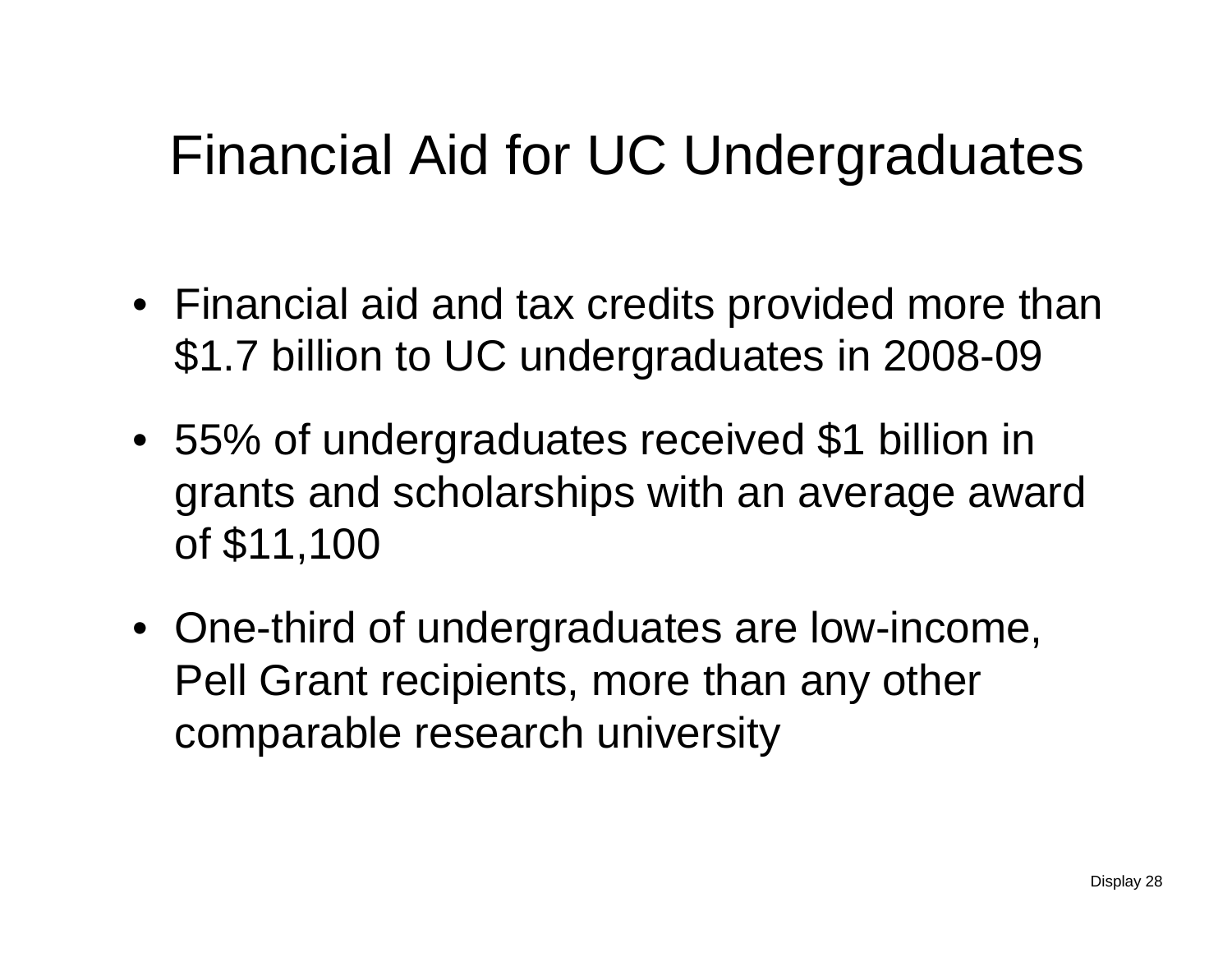#### Financial Aid Enhancements: 2009-10

- Augmentations to Cal Grants and UC grants to cover fee increases of lower-income students
- Pell Grant expansion raising maximum award by \$619, from \$4,731 to \$5,350
- Tuition tax credit expansion raising maximum credit and raising income ceiling
- Introduction of Blue and Gold Opportunity Plan ensuring systemwide fees coverage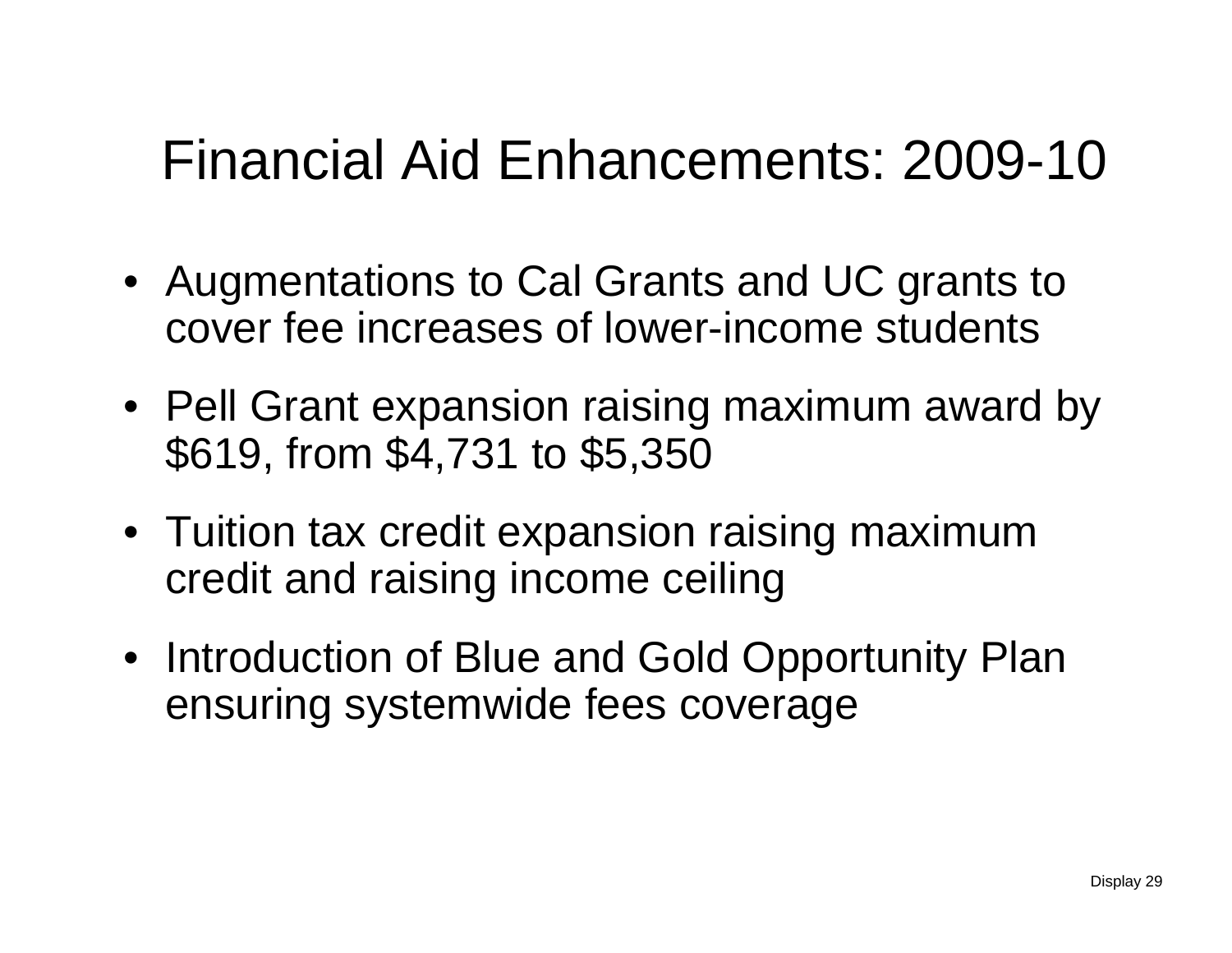#### Estimated Financial Aid and Systemwide Fees

Average Per Undergraduate by Parent Income, 2008-09 through 2010-11



**Tax Credits Net Fee CostsGrants & Scholarships**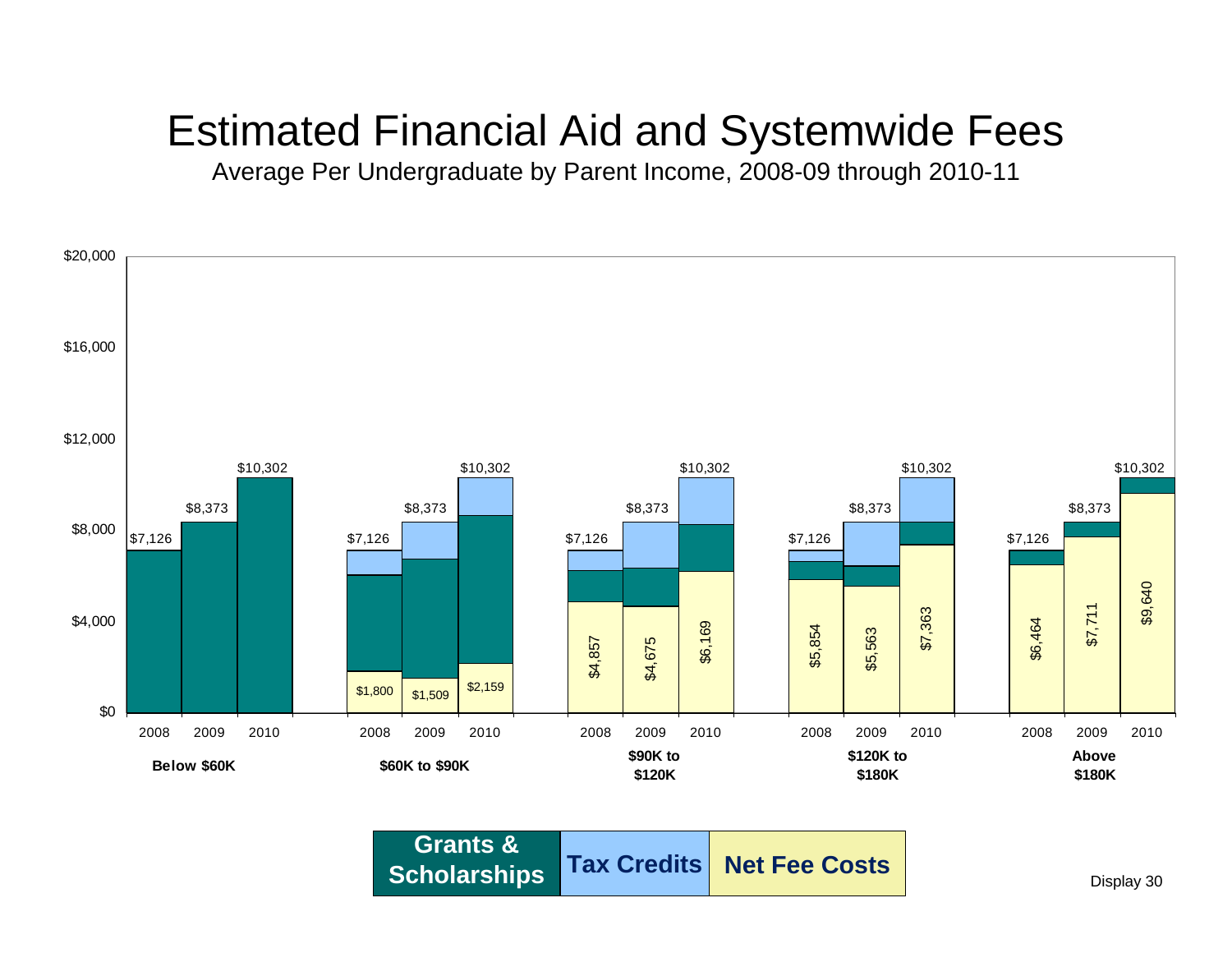#### Estimated Change in Undergraduate Net Fee Costs

2009-10 and 2010-11, relative to 2008-09



Parent Income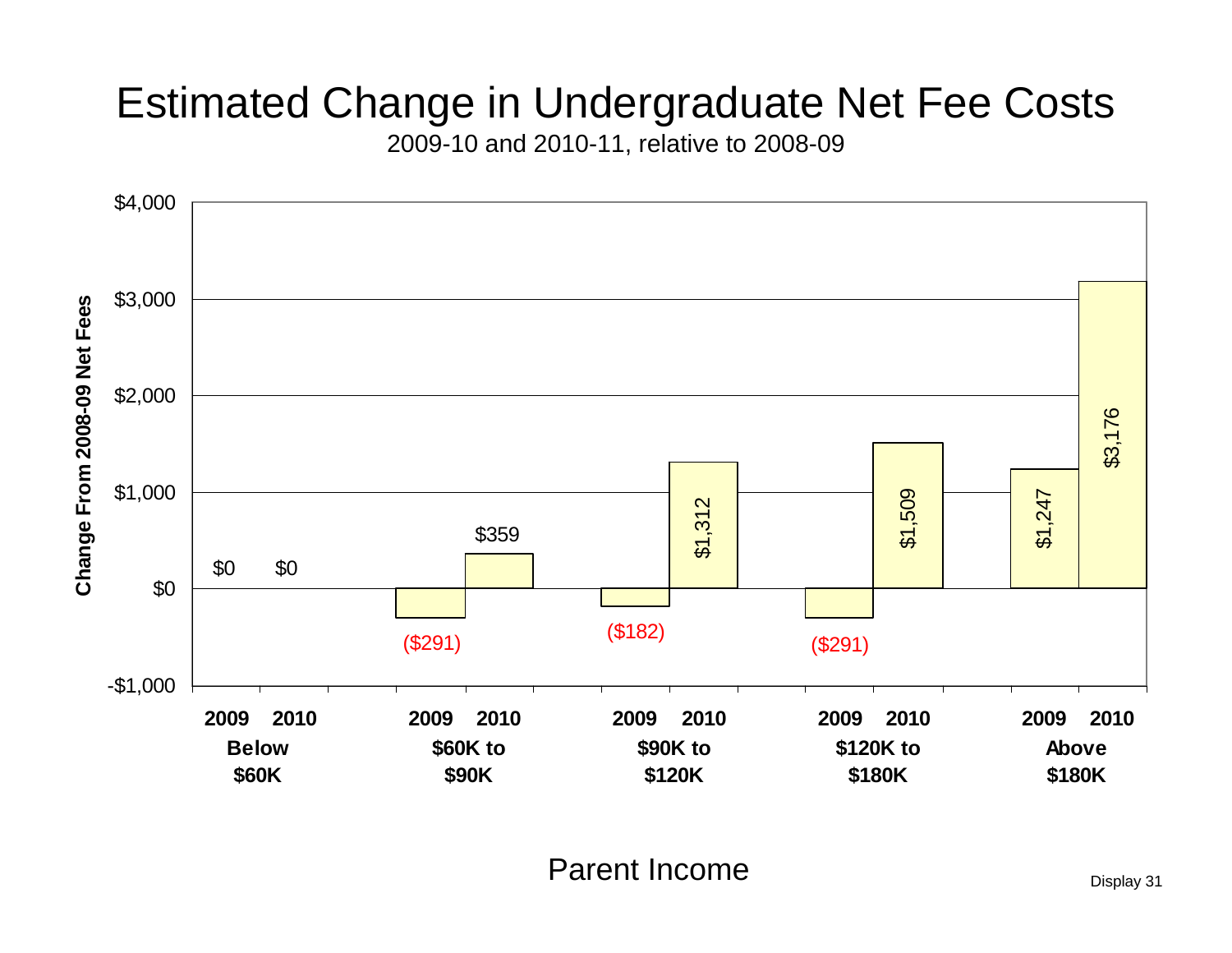#### Estimated Change in Net Cost of Attendance

2009-10 and 2010-11, relative to 2008-09

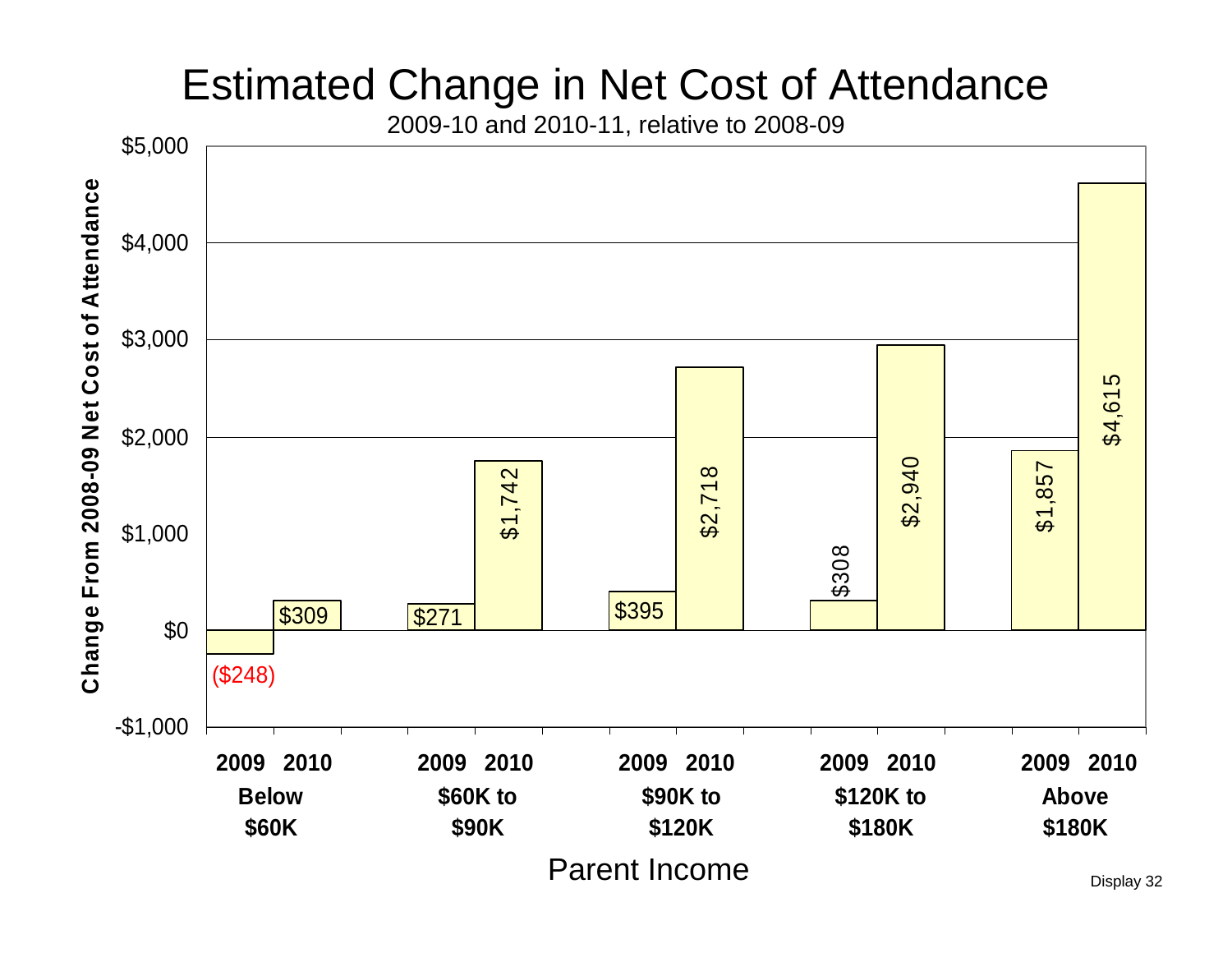#### Proposed Student Fee Revenue

- 2009-10 Mid-year Fee (Annualized) \$162.8 M
- 2010-11 Fee Recommendation \$215.3 M
- Total
- 
- \$378.1 M